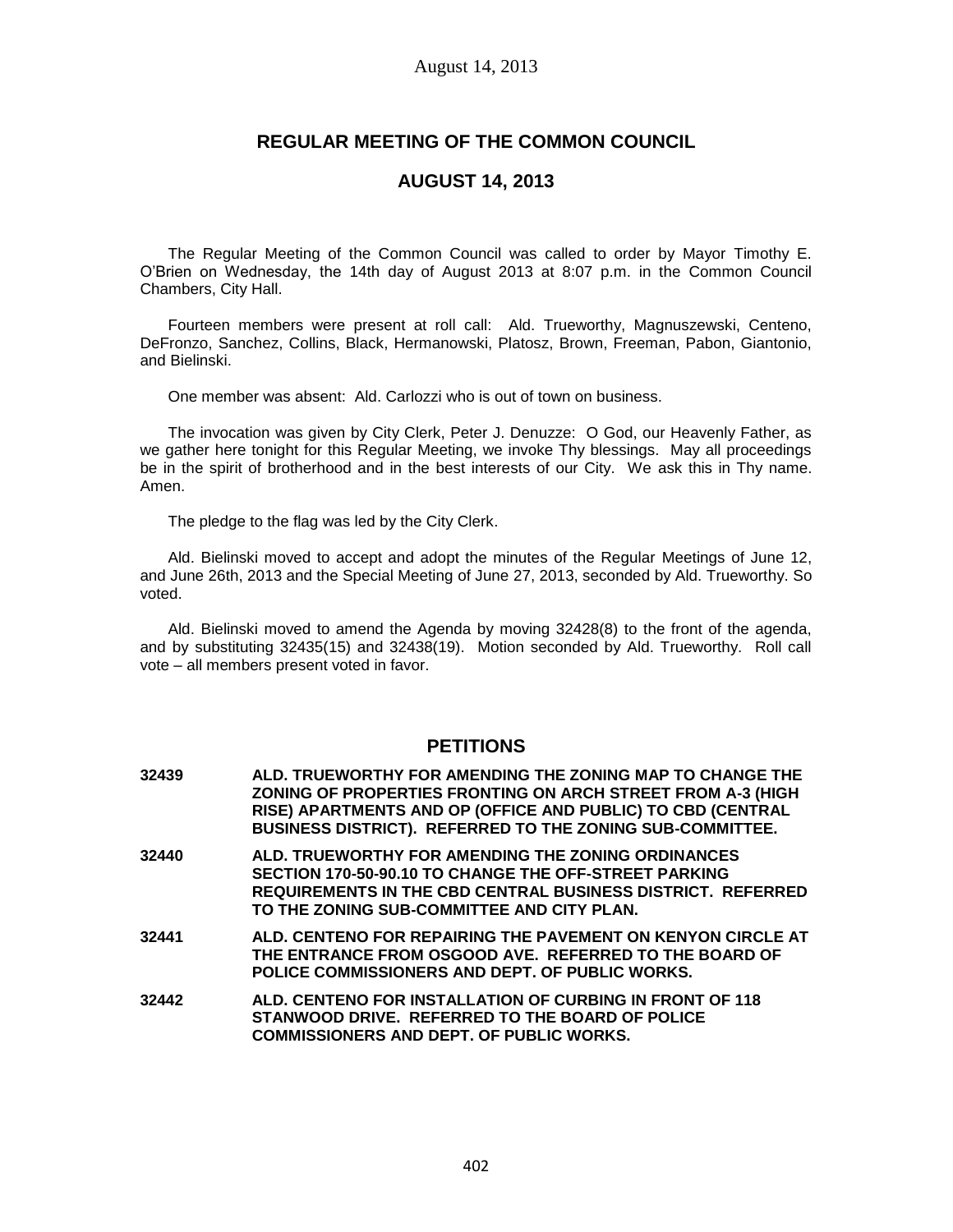- **32443 ALD. DEFRONZO FOR INSTALLATION OF "NO PARKING" SIGNS ON BOTH SIDES OF FOXON PLACE. REFERRED TO THE BOARD OF POLICE COMMISSIONERS.**
- **32444 ALD. CENTENO FOR REPAIRING A MANHOLE COVER IN FRONT OF 28 MCKINLEY DRIVE. REFERRED TO THE DEPT. OF PUBLIC WORKS.**
- **32445 ALD. TRUEWORTHY FOR EXPLORING THE PURCHASE/LEASE OF PINK TRASH CONTAINERS AND ALL PROCEEDS GO TO BREAST CANCER RESEARCH. REFERRED TO THE BOARD OF PUBLIC WORKS AND THE DEPT. OF PUBLIC WORKS.**
- **32446 ALD. TRUEWORTHY FOR REPAIRING THE MARINE CORPS IWO JIMA MEMORIAL BY THE TOWN OF NEWINGTON OR THE STATE OF CONNECTICUT. REFERRED TO THE PARKS & RECREATION DEPT., DEPT. OF PUBLIC WORKS AND VETERAN'S COMMISSION.**

Ald. Bielinski moved to adopt the Consent Agenda, seconded by Ald. Trueworthy. Roll call vote – all members present voted in favor. Approved August 21, 2013 by Timothy E. O'Brien, Mayor.

# **CONSENT AGENDA**

# **CITY CLERK**

# **32409 RE: CLAIMS FOR INJURIES AND/OR PROPERTY DAMAGE**

To His Honor, the Mayor, and the Common Council of the City of New Britain: the undersigned beg leave to report the following:

### CLAIMANTS NAME

- Farmers Insurance Company by Clausen Miller PC
- Lawson, Allen Dexter
- Mauldin, Justin D.
- Melendez, Carmen I.
- Rivera, Melissa
- Semplice, Matthew
- Zick, Kevin

Peter J. Denuzze City Clerk

# **CORPORATION COUNSEL**

# **32410 RE: BONNIE CHASE V CITY OF NEW BRITAIN ET AL**

To His Honor, the Mayor, and the Common Council of the City of New Britain: the undersigned beg leave to report the following:

RESOLVED, By the Common Council of the City of New Britain that the sum of SEVEN THOUSAND FIVE HUNDRED DOLLARS (\$7,500.00) be paid to BONNIE CHASE and DAVID A. ZIPPFEL., her attorney, in full settlement of her suit against the City of New Britain, et al now pending in the Connecticut Superior Court under Docket No. HHB-CV-11-6011641 as the result of an incident which took place on July 10, 2009. Plaintiff allegedly sustained injuries as a result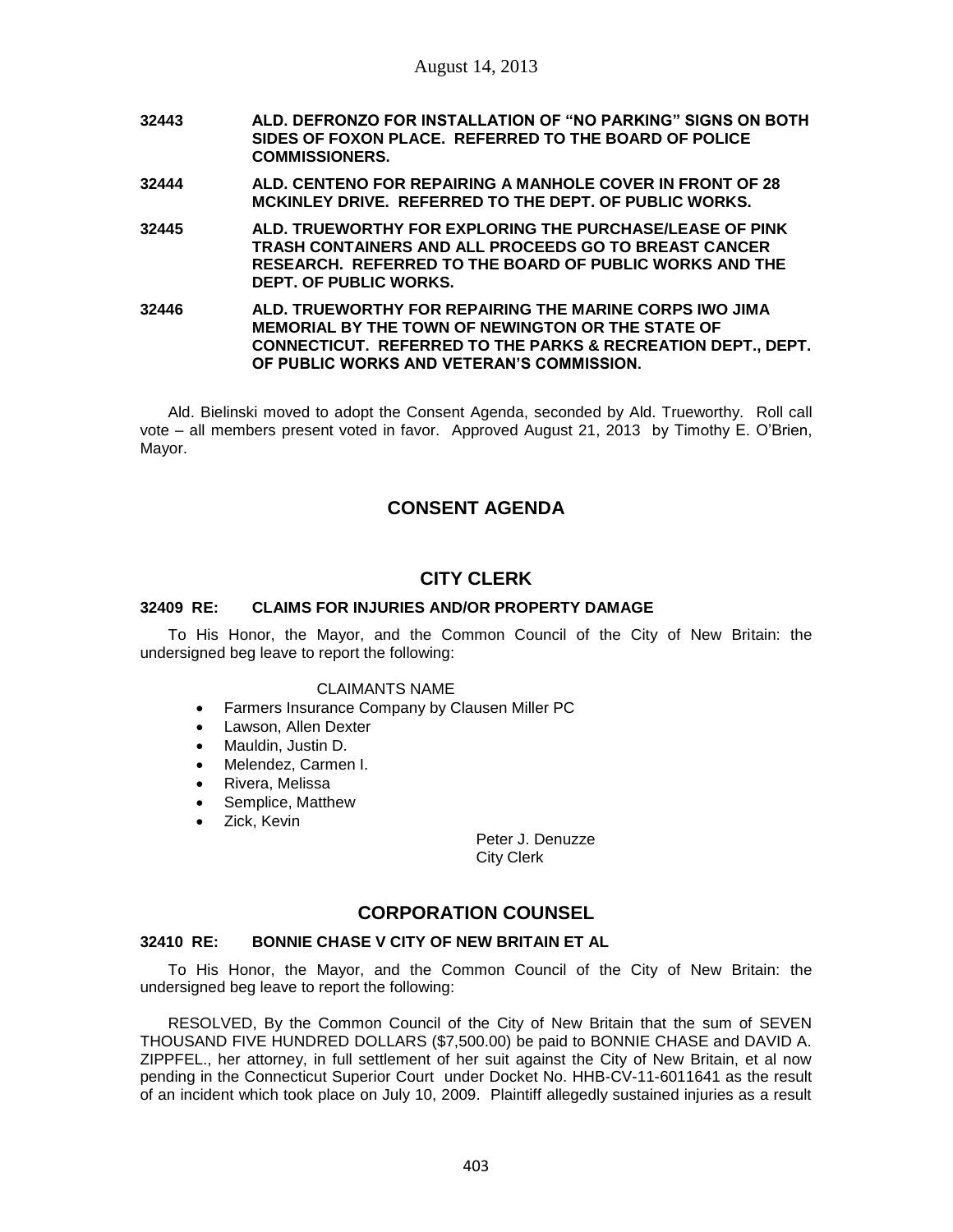of falling on an alleged defective sidewalk on Greenwood Street, New Britain, CT. Plaintiff further alleged she sustained a non-displaced fracture to the left distal radius with fractures of the bases of the ring and middle fingers. She was medically treated by the Hospital of Central Connecticut Emergency Room, Dr. Frank Gerratana and also attended physical therapy for three weeks. Medical bills in the amount of \$4291.93 have been substantiated. There is no lost wage claim.

This recommendation is made upon the advice of City Attorney Irena J. Urbaniak, after a settlement conference before Judge Swenton, with the approval and consent of John C. King, Esq.

This suit is to be withdrawn by the plaintiff without costs to the City of New Britain, et al and settlement is to be made without admission of any liability.

> Irena J. Urbaniak City Attorney

# **PURCHASING DEPARTMENT**

### **32411 RE: EMERGENCY PURCHASE ORDER – FIRE DEPARTMENT – PROTECTIVE EQUIPMENT REPAIRS**

To His Honor, the Mayor, and the Common Council of the City of New Britain: the undersigned beg leave to report the following:

In accordance with City Code of Ordinances, Chapter 2, Article VIII, Division V, Section 2- 606a, emergency purchase orders were authorized by the Mayor and issued to the vendor listed below on August 7, 2013

| Supplier                  | Item                                | <b>Total Price</b> |
|---------------------------|-------------------------------------|--------------------|
| Elliott Enterprises, Inc. | <b>Protective Equipment Repairs</b> | \$5.317.01         |
| Newfield, ME.             |                                     |                    |

The Purchasing Agent reports that no formal bid solicitation and advertisement as outlined in the Purchasing Ordinances were made for this item. In accordance with Section 2-606b of the City Code of Ordinances, the Purchasing Agent reports:

A Purchase Order was requested by the New Britain Fire Department for the repairs to protective equipment worn by firefighters during emergencies. Some of the protective equipment had rips that needed to be patched or sewed, and others were missing closer hooks, loops or snaps. The repairs were needed to ensure the health and safety of the firefighters who were wearing them and to make sure that their equipment was functioning in the appropriate manner. Because of the importance and urgency of getting the protective equipment repaired the Mayor under his executive authority approved a purchase order. Funding for these repairs came from the Fire Department's account number 001212002-5659, Fire Operations, Operating Material and Supplies.

> Jack Pieper Purchasing Agent

## **32412 RE: COOPERATIVE PURCHASING – TORO MULTI PRO 1750 TURF SPRAYER, TORO AERAVATOR WITH RAKE – PARKS AND RECREATION**

To His Honor, the Mayor, and the Common Council of the City of New Britain: the undersigned beg leave to report the following: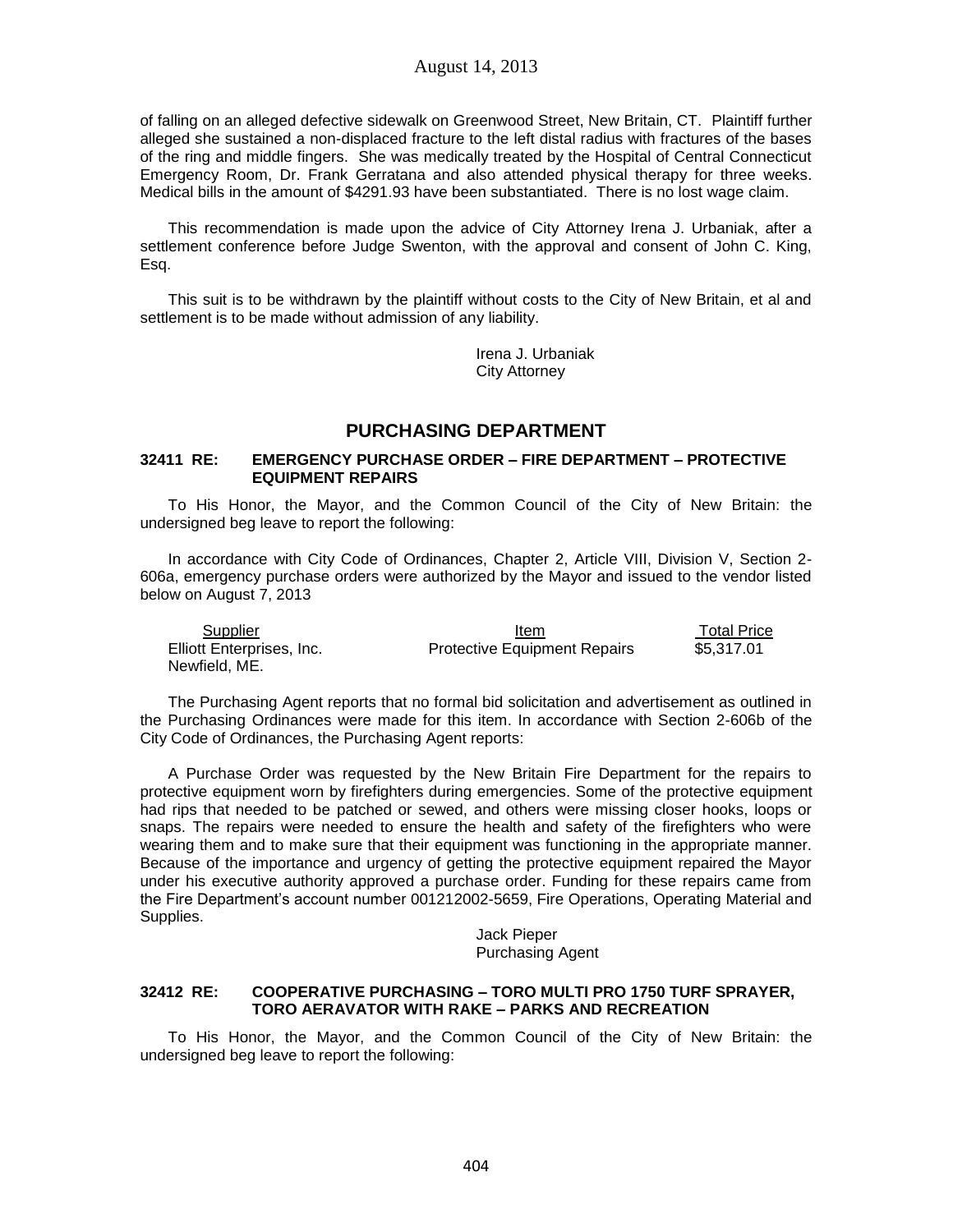In accordance with City Code of Ordinances, Chapter 2, Article VIII, Division 1, Section 2-538 (a), a purchase order was requested for the following under the State of Connecticut's Cooperative Purchasing Plan for the Public Works Department, Parks and Recreation Division.

| Supplier                                         | Item                                                                | Price       |
|--------------------------------------------------|---------------------------------------------------------------------|-------------|
| <b>Turf Products Corporation</b><br>Enfield, CT. | Toro Multi Pro 1750 Turf Sprayer<br>with Marking and Hose Reel Kits | \$31,862.75 |
|                                                  | Toro Aeravator with Rake, Roller, Seed<br>Box and Brush Attachments | \$20,722.00 |
|                                                  | Total                                                               | \$52,584.75 |

The Public Works Department, Parks and Recreation Division requested the purchase of one (1) new Toro Multi Pro 1250 Turf Sprayer with Marking and Hose Reel Kits and one (1) new Toro Aeravator with Rake, Roller, Seed Box and Brush Attachments utilizing the State of Connecticut's Contract Award #10PSX0307. The new Toro Multi Pro 1250 Turf Sprayer will replace a Turf Sprayer that has been utilizing since 1999 and the new Toro Aeravator will replace an Aeravator that has been utilized since 1981. Because the Turf Sprayer and Aeravator are old, parts are becoming obsolete and hard to obtain. The Turf Sprayer and Aeravator are needed for the maintenance of all of the athletic fields the Park and Recreation Division has. Turf Products Corporation is also the sole source distributor of these Toro Grounds Equipment in the states of Connecticut, Massachusetts and Rhode Island according to the Toro Corporation. This fact has been verified by the Purchasing Agent. Bid solicitation for the purchase of these Toro Grounds Equipment would not be beneficial to the City. Turf Products is also giving the City a 20% discount off of the list price for this equipment per the State contract. Funding for this purchase was approved by the Common Council at their October 13, 2010 meeting, Resolution #31127-2 Appropriation and Bond Authorization for the purchase of various Capital Equipment and is available in the Public Works, Parks and Recreation Division's account numbers, JL#0041900111-56126, Turf Sprayer and JL#0041900111-56119, Turf Aeravator.

RESOLVED: That the Purchasing Agent is hereby authorized to issue a purchase order for a total of \$52,584.75 to Turf Products Corporation of Enfield, CT for the purchase of a new Toro Multi Pro 1250 Turf Sprayer for \$31,862.75 and a Toro Aeravator for \$20,722.00 for the Public Works Department, Parks and Recreation Division utilizing the State of Connecticut's Cooperative Purchasing Plan, Contract Award #10PSX0307.

> Jack Pieper Purchasing Agent

### **32413 RE: COOPERATIVE PURCHASING – 2014 FORD INTERCEPTOR – NEW BRITAIN EMS**

To His Honor, the Mayor, and the Common Council of the City of New Britain: the undersigned beg leave to report the following:

In accordance with City Code of Ordinances, Chapter 2, Article VIII, Division 1, Section 2-538 (a), a purchase order was requested for the following under the State of Connecticut's Cooperative Purchasing Plans for a new non-transporting response unit for the New Britain EMS:

| Supplier        | Item                              | Price       |
|-----------------|-----------------------------------|-------------|
| <b>MHQ</b>      |                                   |             |
| Middletown, CT. | 2014 Ford Interceptor             | \$24,960.00 |
|                 | Emergency Lighting, and Equipment | \$14.295.75 |
|                 | <b>CMED Radio System</b>          | \$2,356.63  |
|                 | <b>Total Price</b>                | \$41,612.38 |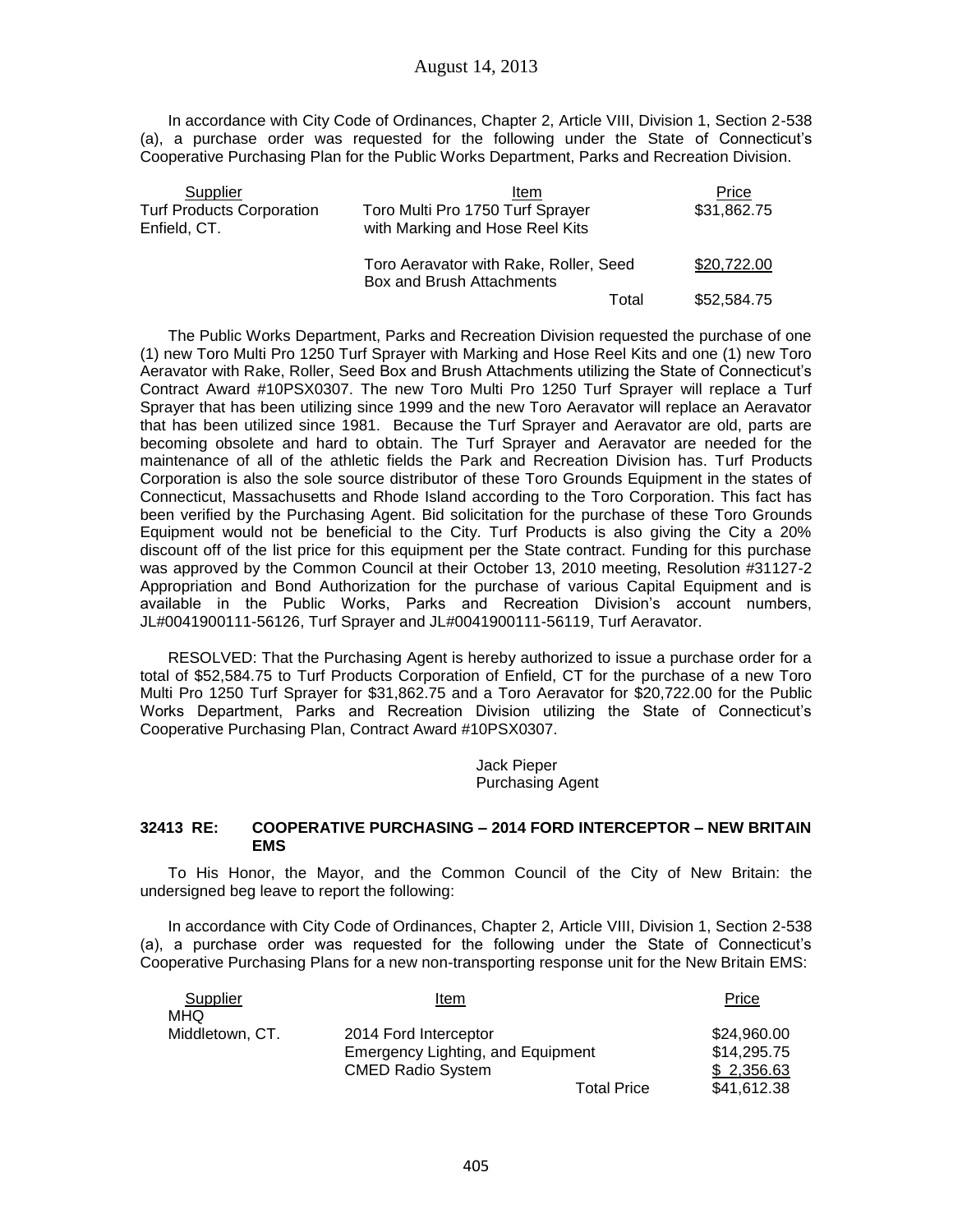The New Britain EMS requested the purchase of a new 2014 Ford Interceptor with Emergency Lighting and Equipment from MHQ utilizing their State of Connecticut Contract Awards, #12PSX0194 for the Ford Interceptor, #11PSX0134, for the Emergency Lighting and Equipment and 11PSX0117 for the CMED Radio System. The funding for the purchase for this new EMS Vehicle as approved by the Common Council at their October 27, 2010 meeting, Resolution # 31209. Funds are available within the EMS's 2010 Capital Equipment Bond, account numbers, JL#0048100311-56140, Non Transporting EMS Response Vehicle.

RESOLVED: That the Purchasing Agent is hereby authorized to issue a purchase order to MHQ of Middletown, CT for \$41,612.38 for the purchase of a new 2014 Ford Interceptor with Emergency Lighting and Equipment and a CMED Radio System for the New Britain EMS utilizing the State of Connecticut's Cooperative Purchasing Plans, Contract Award #12PSX0194, 11PSX0134 and 11PSX0117.

> Jack Pieper Purchasing Agent

### **32414 RE: EMERGENCY PURCHASE ORDER – STEEL STAIRWAY AND RAILING – STANLEY GOLF COURSE**

To His Honor, the Mayor, and the Common Council of the City of New Britain: the undersigned beg leave to report the following:

In accordance with City Code of Ordinances, Chapter 2, Article VIII, Division V, Section 2- 606a, an emergency purchase order was authorized by the Mayor and issued to the vendor listed below on July 22, 2013

| Supplier                   | Services                    | Price      |
|----------------------------|-----------------------------|------------|
| Paul Welding Company, Inc. | Fabricate and Install a new | \$6,253,00 |
| Newington, CT.             | Steel Stairway and Railing  |            |

The Purchasing Agent reports that no formal bid solicitation and advertisement as outlined in the Purchasing Ordinances were made for this item. In accordance with Section 2-606b of the City Code of Ordinances, the Purchasing Agent reports:

A Purchase order was requested by the Public Works Department, Park and Recreation Division for the fabrication and installation of a new stairway and railing system at the Stanley Golf Course. The Stanley Golf Course needed a new stairway and railing system installed at the loading dock area of its restaurant. The stairway is utilized by delivery companies to bring food and other items to the restaurant. The existing stairway is made out of wood, it is old and is falling apart. This has caused an unsafe situation for the people utilizing the stairway. They could fall and get injured. The City would then become liable for their injuries. The new metal stairway and railing system will be safer, will not fall apart and last longer than the present wood stairway has. Funding for this purchase was available in the Public Works Department, Park and Recreation Division, Stanly Golf Course, account number, 201420101-5659, Golf Course Operating Material and Supplies.

> Jack Pieper Purchasing Agent

### **32415 RE: EMERGENCY PURCHASE ORDER – RENOVATIONS TO BEEHIVE BASEBALL FIELD – PARKS AND RECREATION**

To His Honor, the Mayor, and the Common Council of the City of New Britain: the undersigned beg leave to report the following: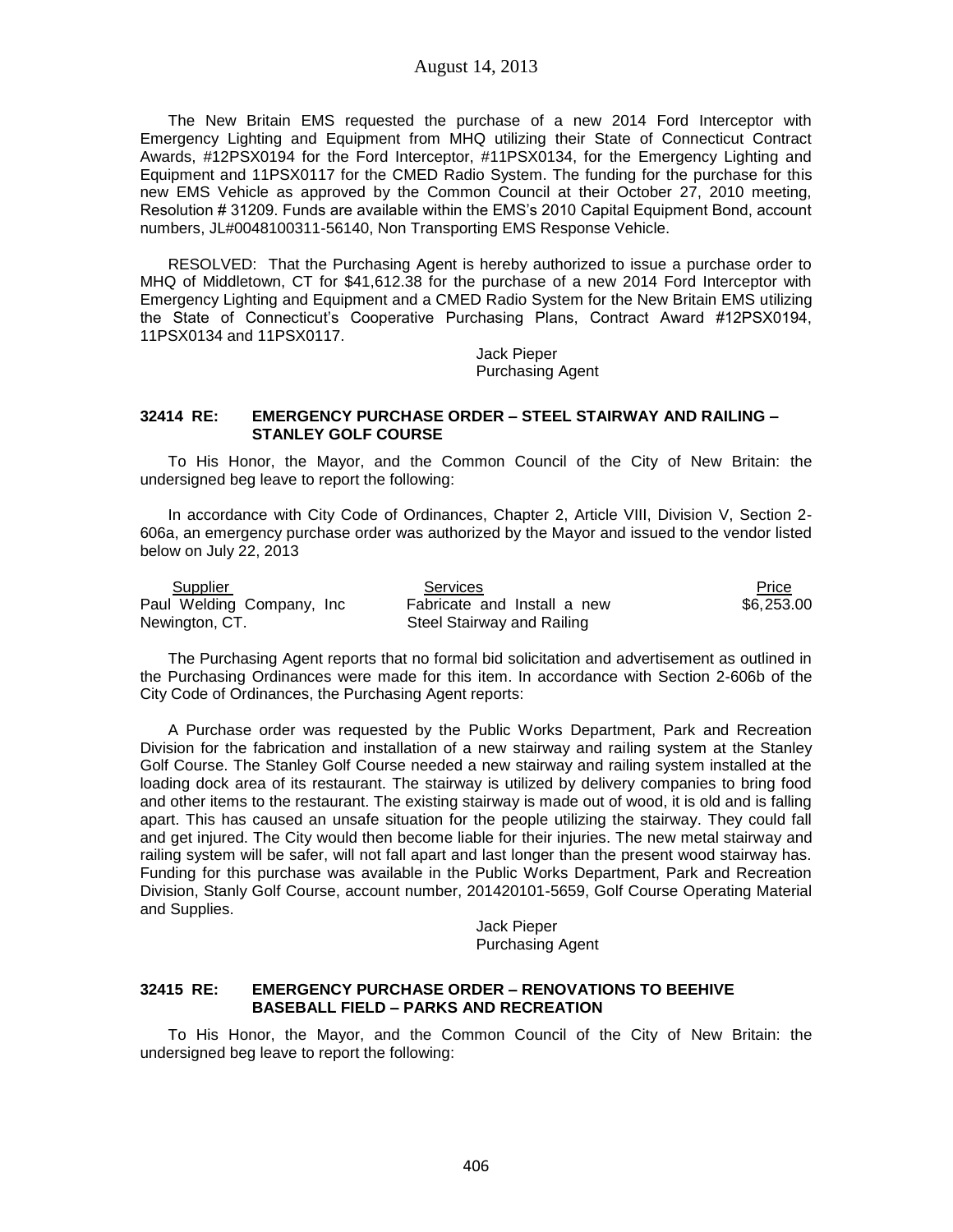In accordance with City Code of Ordinances, Chapter 2, Article VIII, Division V, Section 2- 606a, an emergency purchase order was authorized by the Mayor and issued to the vendor listed below on July 29, 2013

| Supplier                      | Services                              | Price       |
|-------------------------------|---------------------------------------|-------------|
| <b>Sport Turf Specialties</b> | Renovations to Beehive Baseball Field | \$50,000,00 |
| Wrenthan, MA.                 | at Willow Brook Park                  |             |

The Purchasing Agent reports that no formal bid solicitation and advertisement as outlined in the Purchasing Ordinances were made for this item. In accordance with Section 2-606b of the City Code of Ordinances, the Purchasing Agent reports:

A purchase order was requested by the Public Works Department, Parks and Recreation Division for the renovation to the Beehive Baseball Field at Willow Brook Park. This is a time sensitive emergency as work must be done for a small window of a growing season that begins the second week of August until the fall. Renovations to the Beehive Baseball Field are vital due to the extraordinary amount of play and usage that takes place on the baseball field, the significant amount of drainage issues, and the numerous worn spots on the infield. The overall condition of the field has become unsafe for the high school teams, American Legion, TD Bank team, and CIAC playoff teams to play on. The field is in use three seasons a year, therefore, providing no time for the repairs. The Parks and Recreation Division plans to take the field offline for the months of September, October, and November. The renovation of the project done by Sports Turf Specialties will include the remove and cap irrigation heads and swing joints prior to commencement of project, removing existing vegetation off the outfield using a Koro Field Topper; till existing infield soil to the depth of 6" using an Blecavator soil processor, rough grade existing soil to proper slope and elevation using laser equipped machine, install 242 ton of 50/50 sandy loam over the entire remediation area, installing 176 tons of clay, use of a fully automated laser grader for final grading of the grass, rebuilding the pitcher's mound and home plate to Senior league regulation, installing a new pitcher's mound, rubber, and home plate, furnish and install lime and fertilize, installation of 19,500 sq. ft of 100% Kentucky Blue Grass sod grown in 70% sand, furnish and install 2 tons of Heritage Red Soil conditioner over the entire infield skin and irrigation heads will be reinstalled at the proper elevation and location. Funding for this purchase was available in the Public Works Department, Park and Recreation Division, account number, 0083237601-5454, Citywide Park Improvements, Construction Contract.

> Jack Pieper Purchasing Agent

# **32416 RE: ULTRA LOW SULFUR DIESEL FUEL FOR PUBLIC WORKS DEPT.**

To His Honor, the Mayor, and the Common Council of the City of New Britain: the undersigned beg leave to report the following:

Public Bid No. 3737 was solicited and received in accordance with the Purchasing Ordinances of the City of New Britain for the purchase of Low Sulfur Diesel Fuel for the Public Works Department. Funding is available for the purchase of Low Sulfur Diesel Fuel from the Public Works Department's account, 001315006-5624, Fleet Services, Gas, Oil and Grease.

Invitations to bid were solicited and the bid was duly advertised in the New Britain Herald Newspaper, the City and State of Connecticut's Department of Administration Services websites and mailed to twenty-two (22) Suppliers of Ultra Low Sulfur Diesel Fuel. The Purchasing Agent did not receive any letters from suppliers of the Ultra Low Sulfur Diesel Fuel on the mailing list who indicated that they could not respond to the bid request. The responses received are on file in the Town Clerks Office.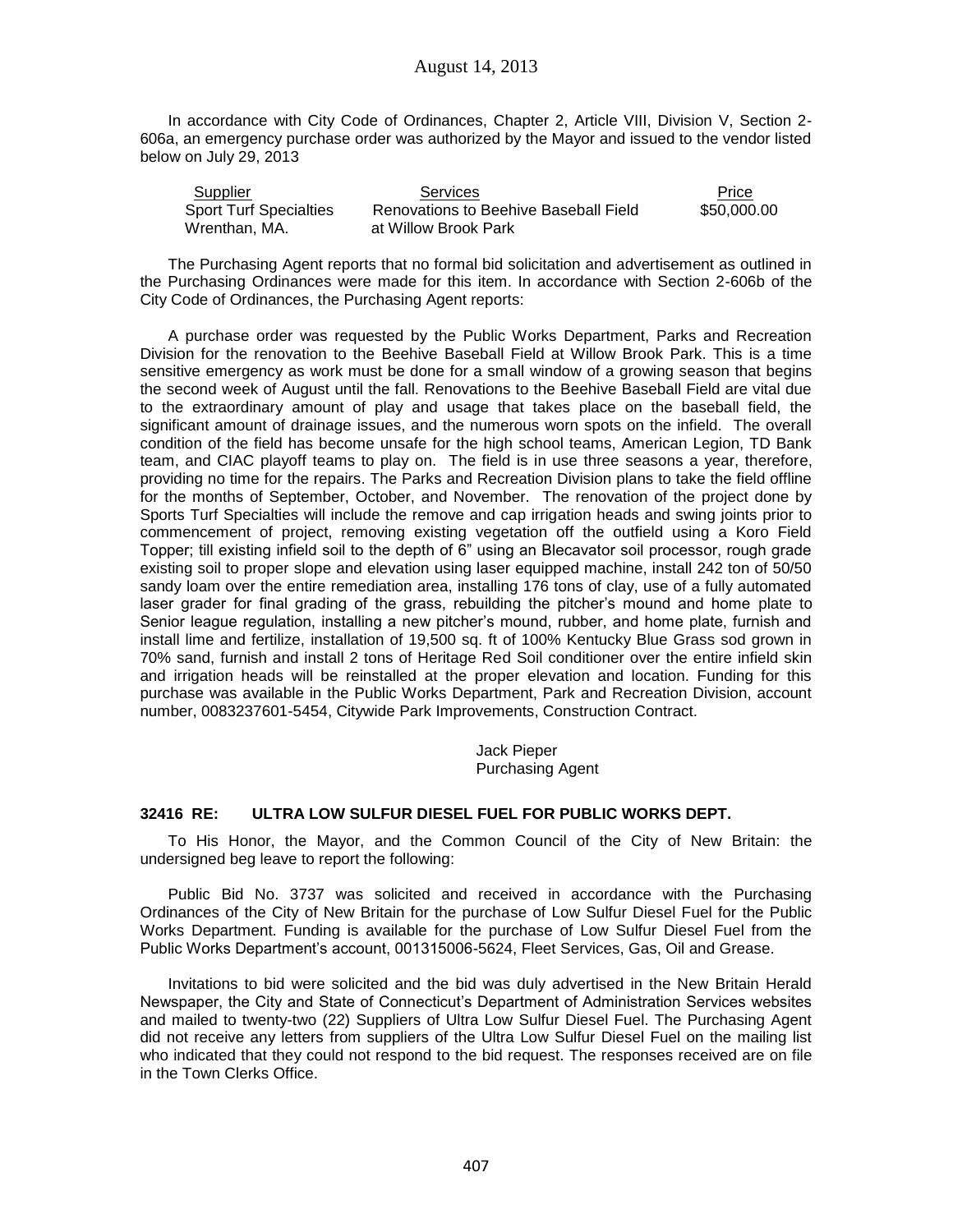The bids were reviewed for conformance to specifications by the Public Works Administration and the Purchasing Agent. Responses were stated as a differential price per gallon above the New Haven Harbor price on July 17, 2013 and a fixed price for both Ultra Low Sulfur and Ultra Low Sulfur Premium Diesel Fuel. Because of the volatility of the energy market there was been a substantial increase in pricing over the past few weeks. The pricing is once again decreasing and could go back down to the price that the City was paying for Ultra Low Sulfur Premium Diesel Fuel which was at \$2.8321 per gallon per the expired contract. East River Energy who submitted the lowest differential price per gallon above the New Haven Harbor price at the time of delivery has provided the City with an option to switch to a fixed rate at any time during the contract period to lock in to the lowest possible price. East River Energy will review the market rates daily and indicate to the City when it is time to lock in the price at a fixed rate. Therefore the Director of the Public Works Department is recommending that the bid be awarded at a variable rate with the option to fix it at any time during the contract period for Ultra Low Premium Sulfur Diesel Fuel to East River Energy of Guilford, CT who submitted the lowest differential over the New Haven Harbor Price at time of delivery. Because of the volatility of the energy market, per Resolution 31880, the Purchasing Agent was able awarded the bid to East River Energy of Guilford CT at a variable rate of \$0.0124 per gallon for Ultra Low Premium Sulfur Diesel Fuel over the New Haven Harbor Price at the time of delivery with the option to fix the price at any time during the contract period from July 26, 2013 to July 25, 2014.

> Jack Pieper Purchasing Agent

### **32417 RE: ON CALL ENGINEERING SERVICES – NEW BRITAIN STREETSCAPE PHASE 4**

To His Honor, the Mayor, and the Common Council of the City of New Britain: the undersigned beg leave to report the following:

The following on-call engineering project has been requisitioned following the award by the Common Council for on-call engineering contracts, Bid #3620, approved at its Regular Meeting of October 26, 2011

| Project Name:<br>Vendor: | New Britain Streetscape Phase 4, Bus Livability<br>Urban Engineers, Inc.                                                                                                                                                                                                                                                                                                                                                                                                                                                                                                                                                                                                                                                                                                                                                                                                                                                                                                                                                                                                                                                                                     |
|--------------------------|--------------------------------------------------------------------------------------------------------------------------------------------------------------------------------------------------------------------------------------------------------------------------------------------------------------------------------------------------------------------------------------------------------------------------------------------------------------------------------------------------------------------------------------------------------------------------------------------------------------------------------------------------------------------------------------------------------------------------------------------------------------------------------------------------------------------------------------------------------------------------------------------------------------------------------------------------------------------------------------------------------------------------------------------------------------------------------------------------------------------------------------------------------------|
| Amount:                  | \$29,000.00                                                                                                                                                                                                                                                                                                                                                                                                                                                                                                                                                                                                                                                                                                                                                                                                                                                                                                                                                                                                                                                                                                                                                  |
| Line Items:              | 0083238401-5331 Street Scape Improvement Projects,<br><b>Professional Services</b>                                                                                                                                                                                                                                                                                                                                                                                                                                                                                                                                                                                                                                                                                                                                                                                                                                                                                                                                                                                                                                                                           |
| Requested By:            | Public Works Department, Engineering Division                                                                                                                                                                                                                                                                                                                                                                                                                                                                                                                                                                                                                                                                                                                                                                                                                                                                                                                                                                                                                                                                                                                |
| Scope:                   | Urban Engineers, Inc will provide streetscape planning and design<br>services. They will prepare concept plans for the Main Street/Route 72<br>overpass area adjacent to the CTF astrack that will include the<br>Roundabout, Columbus Boulevard and Bank Streets intersections. The<br>concept plans will also include an art park, covered walkway, wall<br>treatments, kinetic art with lighting, a green and landscaping for this<br>area. Urban Engineers, Inc will meet with City and the Project Team to<br>review the preliminary concepts. Once a concept plan is approved by the<br>City and Project Team, Urban Engineering, Inc will then meet with<br>Connecticut DOT about the feasibility of the approved City concept plan<br>for the Route 72 overpass. If any changes to the concept plan are made<br>by the Connecticut DOT, Urban Engineering, Inc will present them to the<br>City and Project Team. Once approvals have been obtained for the<br>concept plan that will be utilized in this area, Urban Engineering. Inc will<br>develop the needed engineering prints and bid specifications so the<br>project can be put out to bid. |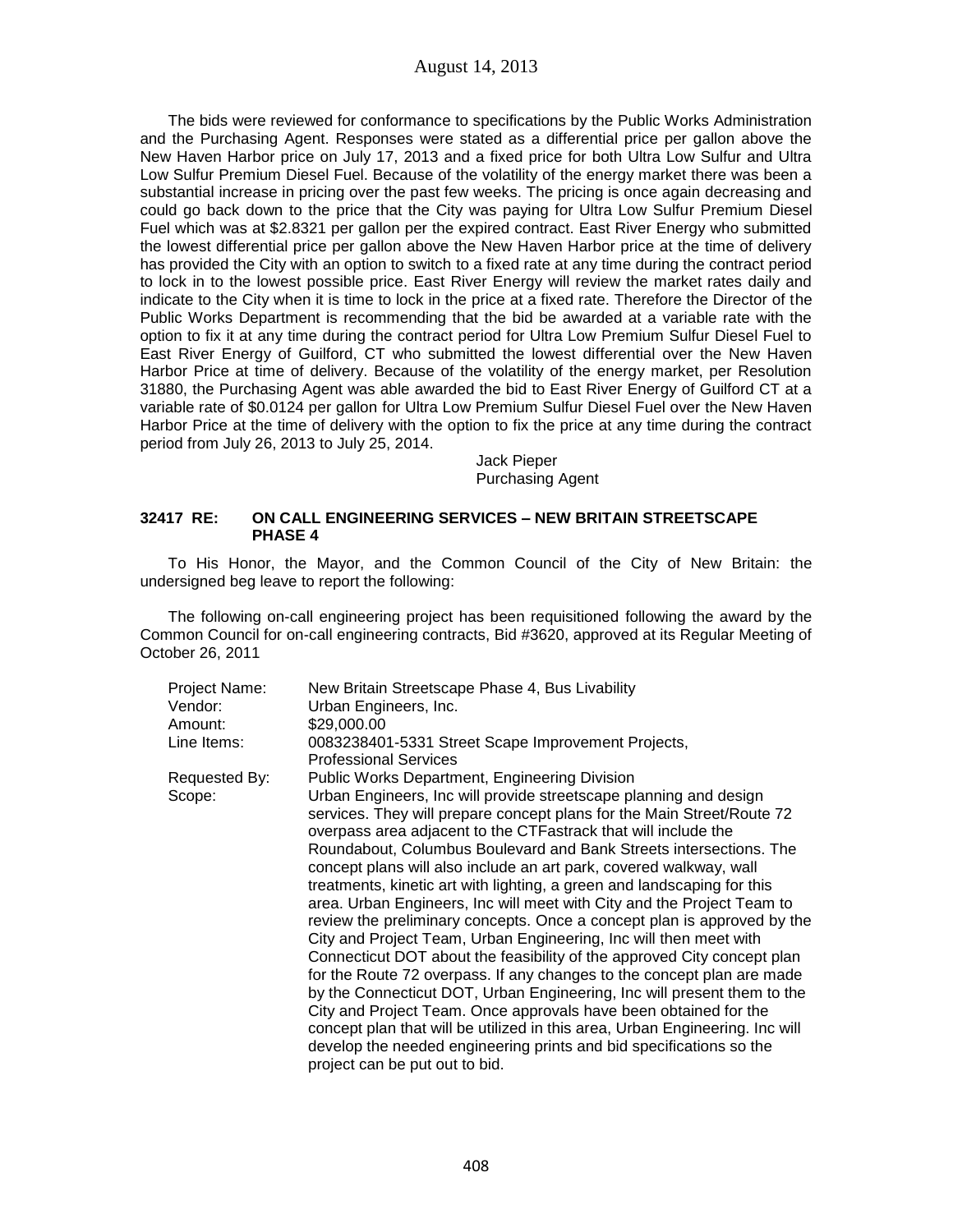August 14, 2013

RESOLVED: That the Purchasing Agent be and is hereby authorized to issue a Purchase Order for \$29,000.00 to Urban Engineers, Inc for planning and design services for the Street Scape Project, Phase 4, Bus Livability.

> Jack Pieper Purchasing Agent

### **32418 RE: RUBBER TRACKS FOR A TAKEUCHI EXCAVATOR – PUBLIC WORKS DEPT.**

To His Honor, the Mayor, and the Common Council of the City of New Britain: the undersigned beg leave to report the following:

In accordance with City Code of Ordinances, Chapter 2, Article VIII, Division 1, Section 2-541 a purchase order has been requested by the Public Works Department, for the purchase of Rubber Tracks for their Takeuchi Excavator.

| Vendor             | Service       | Price      |
|--------------------|---------------|------------|
| Kaz Equipment, LLC | Rubber Tracks | \$3.550.00 |
| South Windsor, CT. |               |            |

The Public Works department has requested the purchase of new rubber tracks for their Takeuchi Excavator. The present rubber tracks on the Excavator are worn out. They are deteriorated and starting to split. The Excavator can no longer be utilized by the Public Works Department when making needed repairs to City streets. Kaz Equipment, LLC is the sole source dealer and supplier of parts for Takeuchi equipment in the greater Hartford, CT and Springfield, MA area. This fact has been verified by the Purchasing Agent. Bid solicitation for the purchase of the needed Rubber Tracks would not be beneficial to the City. Funding for the purchase of the Rubber Tracks is available in the Public Works Department's account number 001315006-5660, Street Fleet, Vehicle Damage and Equipment Supplies.

Resolved: that the Purchasing Agent be and hereby authorized to issue a purchase order for \$3,550.00 to Kaz Equipment, LLC of South Windsor, CT for the purchase of new Rubber Tracks for the Public Works Department's Takeuchi Excavator.

> Jack Pieper Purchasing Agent

#### **32419 RE: DIAGNOSTIC REPAIR SERVICE FOR AN OZONE GENERATOR AT WATER FILTRATION PLANT**

To His Honor, the Mayor, and the Common Council of the City of New Britain: the undersigned beg leave to report the following:

In accordance with City Code of Ordinances, Chapter 2, Article VIII, Division 1, Section 2-541 a purchase order has been requested by the New Britain Public Works Department, Utilities Division for Repair Diagnostic Services for one (1) of their Fuji Ozone Generators at the Water Filtration Plant.

| Supplier                      | Services                   | Price      |
|-------------------------------|----------------------------|------------|
| Fuji Electric Corp of America | Diagnostic Repair Services | \$9,000.00 |
| Saddlebrook, NJ.              | for an Ozone Generator     |            |

The Water Department is in need of repairs and maintenance to one (1) of their Ozone Generators at the Filtration Plant. The Filtration Plant utilizes Ozone Generators to create Ozone which is the primary disinfectant and best treatment available for the removal of pathogenic organisms in the water in addition to the use of chlorine. One of the Ozone Generators is not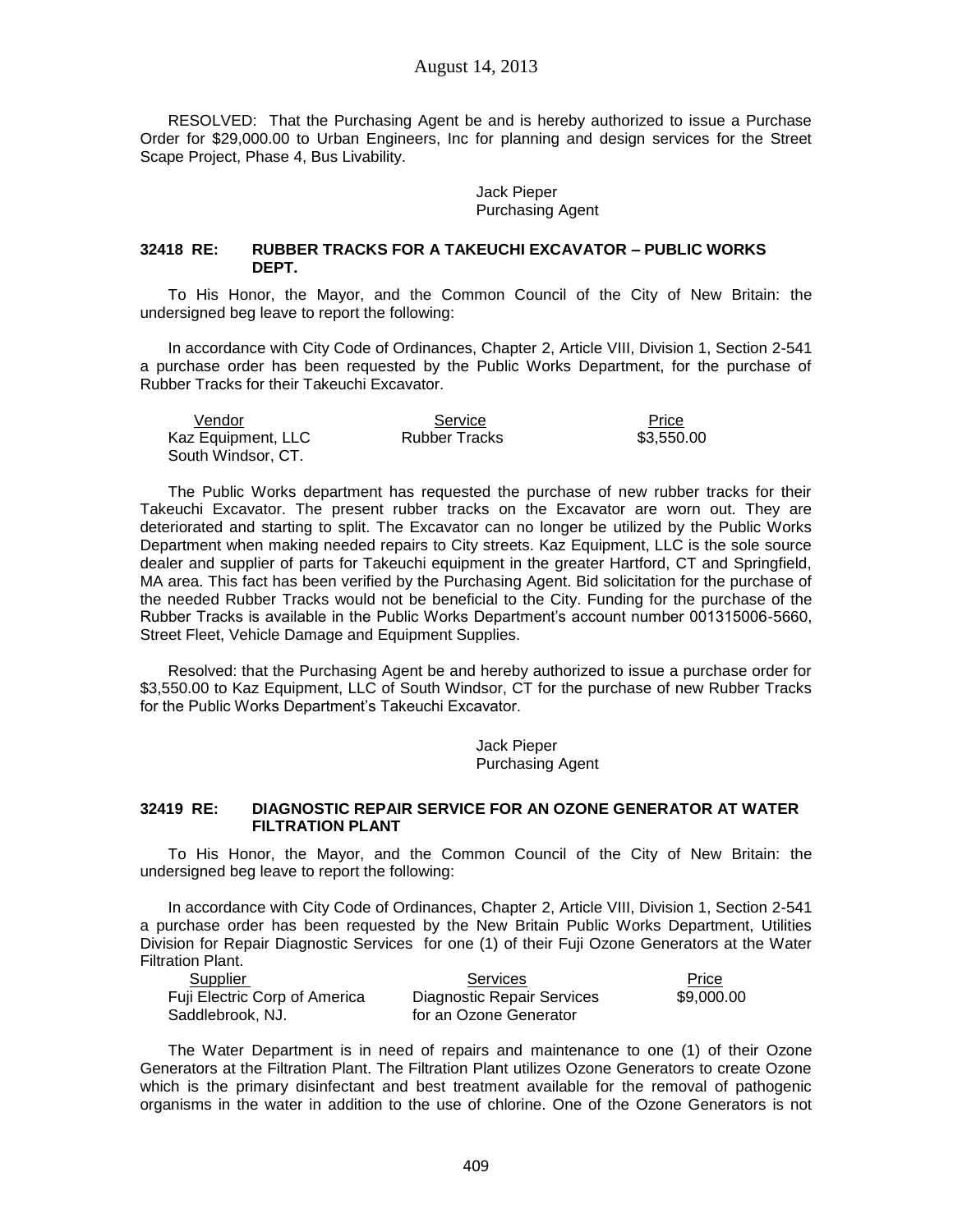operating properly and needs to be checked. If the Ozone Generator fails then the Utility Division will no long be able to utilize it to treat the water for pathogenic organisms. They will then have only one (1) operational Ozone Generator with no backup units. Fuji Electric Corp of America has no dealers and they are the only one who provides repairs and maintenance services for their Ozone Generators. The Purchasing Agent has verified that a Bid solicitation for the purchase for the needed Diagnostic Repair Services of the Ozone Generator would not be beneficial to the City. This purchase request has also been presented to the Water Commission at their August 13, 2013 meeting. At this meeting they approved the Deputy Director of the Public Works Department's recommendation to purchase the needed Diagnostic Repair Services from Fuji Electric Corp of America. Funding for this purchase is available in the Public Works Department, Utility Division's account number, 9303500103-5659, Water Operating Expense, Treatment Materials and Supplies.

RESOLVED: That the Purchasing Agent is hereby authorized to issue a Purchase Order for \$9,000.00 to Fuji Electric Corp of American of Saddlebrook, NJ for the Diagnostic Repair Services for one (1) of the Ozone Generators at the Filtration Plant for the New Britain Public Works Department, Utilities Division.

> Jack Pieper Purchasing Agent

# **BOARD OF POLICE COMMISSIONERS**

### **32211-1 RE: "NO PARKING" SIGNS ON BOTH SIDES OF SOUTH BURRITT STREET**

To His Honor, the Mayor, and the Common Council of the City of New Britain: the undersigned beg leave to report the following:

The Traffic Safety Bureau supervisor did an assessment of this area and found that parking is currently allowed on the both sides of the street, the street is wide enough to accommodate parked vehicles. There have been no accidents in the area in the past three years related to parked vehicles. Eliminating parking may make the street appear wider increasing the potential for speeding in this residential neighborhood. The Traffic Supervisor recommended denying this petition.

The Police Board voted to deny this petition for the installation of "No Parking" signs on both sides of South Burritt Street.

> Jack W. Ferguson II Clerk of the Board

# **32235-1 RE: "NO PARKING THIS SIDE OF STREET" SIGN ON ODD NUMBERED SIDE OF ELLIS ST., BETWEEN 700-772 ELLIS ST**

To His Honor, the Mayor, and the Common Council of the City of New Britain: the undersigned beg leave to report the following:

The Traffic Safety Bureau supervisor did an assessment of this area and found that parking is currently allowed on the south side of the street and the street is wide enough to accommodate parked vehicles. Two (2) accidents were reported in this area in the last three years. One accident was in a parking lot and the other was the result of a vehicle pulling into the street and colliding with oncoming traffic. The Traffic Supervisor recommended denying this petition.

The Police Board voted to deny this petition for the installation of "NO PARKING THIS SIDE OF STREET" signs on the odd numbered side of 700-772 Ellis Street.

> Jack W. Ferguson II Clerk of the Board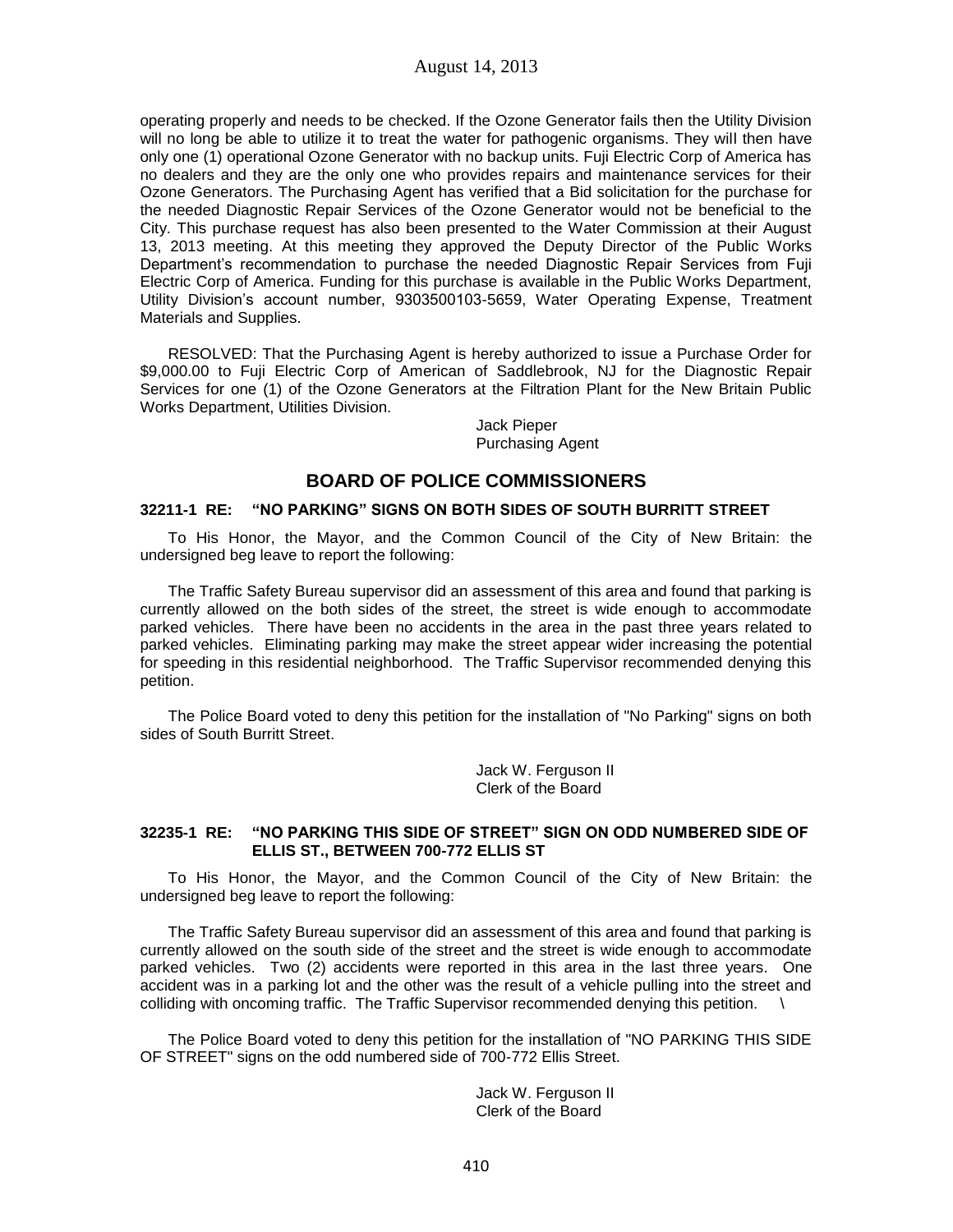### **32252-1 RE: LIMITING VEHICULAR TRAFFIC ON THE WALKING CIRCLE AT WALNUT HILL PARK**

To His Honor, the Mayor, and the Common Council of the City of New Britain: the undersigned beg leave to report the following:

The road within Walnut Hill Park is not a City street. It is under the sole jurisdiction of the Parks Department. No accident history exists for this road. No excessive dangers are known to exist with the current usage of the road. No formal action by the Police Board is required at this time.

The Police Board took no action on this petition.

Jack W. Ferguson II Clerk of the Board

# **32295-1 RE: TRAFFIC STUDY AT INTERSECTION OF MAIN AND LAFAYETTE STREETS**

To His Honor, the Mayor, and the Common Council of the City of New Britain: the undersigned beg leave to report the following:

The intersection of Main Street and Lafayette Street is a three-way intersection with an entrance/exit for New Brite Plaza Shopping Center. A comprehensive engineering study needs to be conducted to provide adequate information about current use and conditions. This petition has been forwarded to the Acting City Engineer for his review as the Police Department does not possess the resources to accomplish this type of study. No Police Board action is warranted at this time.

The Police Board passed this petition to Public Works.

Jack W. Ferguson II Clerk of the Board

## **32297-1 RE: PARKING SITUATION ON PULASKI STREET**

To His Honor, the Mayor, and the Common Council of the City of New Britain: the undersigned beg leave to report the following:

The Traffic Safety Bureau supervisor reviewed the current parking restrictions on Pulaski Street. Currently, parking is allowed on the south side of Pulaski Street. He recommends removing the parking restrictions, thus allowing parking on both sides of Pulaski Street.

The Police Board voted to allow parking on both sides of Pulaski Street.

Jack W. Ferguson II Clerk of the Board

### **32317-1 RE: "STOP" SIGN AT THE CORNER OF RHODES AND CHAPMAN STREETS**

To His Honor, the Mayor, and the Common Council of the City of New Britain: the undersigned beg leave to report the following:

The Traffic Safety Bureau supervisor reviewed the intersection of Rhodes Street and Chapman Street and the current signage. Traffic on Rhodes Street is governed by two-way STOP signs for eastbound and westbound traffic. Chapman Street is not controlled at this intersection. Chapman Street is the major roadway and clear sightlines exist in both directions. A three year accident history shows five accidents in this intersection since June 2010. Four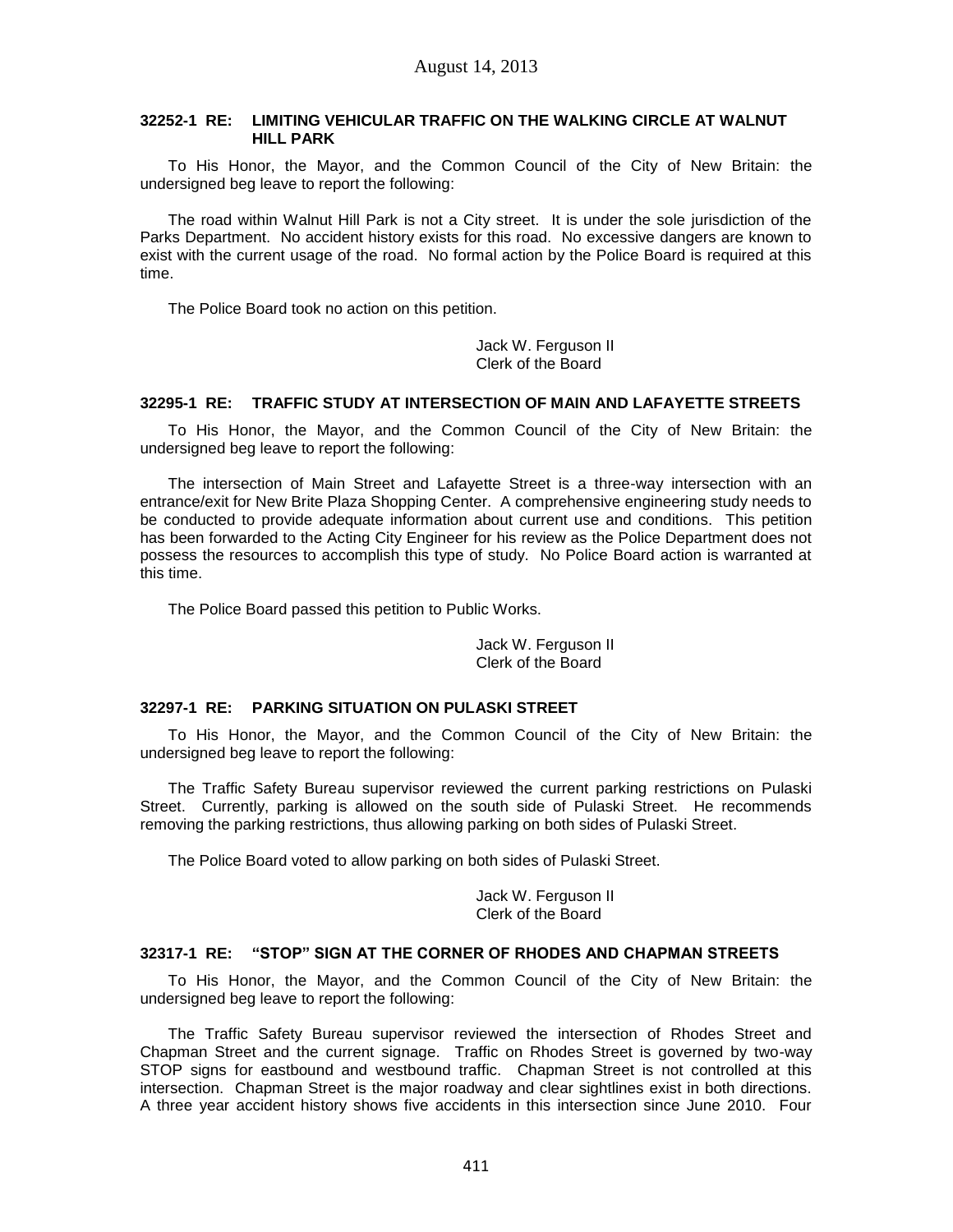were caused by operators failing to obey the existing STOP signs and the remaining accident due to loss of control of a scooter by an unlicensed driver. It is recommended that this petition be denied, but a sign advising "Crossing Traffic Does Not Stop" be added below the existing STOP signs. Motion by Commissioner Dyson to deny this request to install a "STOP" sign at the corner of Rhodes Street and Chapman Street.

The Police Board voted to deny this request to install a "STOP" sign at the corner of Rhodes Street and Chapman Street.

> Jack W. Ferguson II Clerk of the Board

### **32318-1 RE: TRAFFIC STUDY – CORNER OF WILLOW STREET AND PUTNAM STREET – "STOP" SIGN AT SAID INTERSECTION**

To His Honor, the Mayor, and the Common Council of the City of New Britain: the undersigned beg leave to report the following:

The Traffic Safety Bureau supervisor reviewed the intersection of Willow Street and Putnam Street and the current signage. Traffic on Willow Street is governed by a STOP sign. Putnam Street is not controlled at this intersection. Putnam and Willow Streets are low volume roads. However, the park and the splash pad attract families and small children from the neighborhood. Therefore, it is recommended to approve the request.

The Police Board voted to approve this request for a STOP sign at the intersection of Willow Street and Putnam Street.

> Jack W. Ferguson II Clerk of the Board

# **DEPARTMENT OF PUBLIC WORKS**

### **32298-1 RE: STREETLIGHT INSTALLATION ON BIRCHWOOD DRIVE**

To His Honor, the Mayor, and the Common Council of the City of New Britain: the undersigned beg leave to report the following:

Public Works confirmed the installation of a streetlight on Pole # 7795 on Birchwood Drive on June 28, 2013.

> Mark E. Moriarty, Director Public Works

# **TAX COLLECTOR**

### **32421 RE: TAX ABATEMENTS, CORRECTIONS AND REFUNDS**

To His Honor, the Mayor, and the Common Council of the City of New Britain: the undersigned beg leave to report the following:

The Collector of Taxes has referred a list of tax abatements, corrections and refunds. Acceptance and adoption is respectfully recommended.

> Cheryl S. Blogoslawski Tax Collector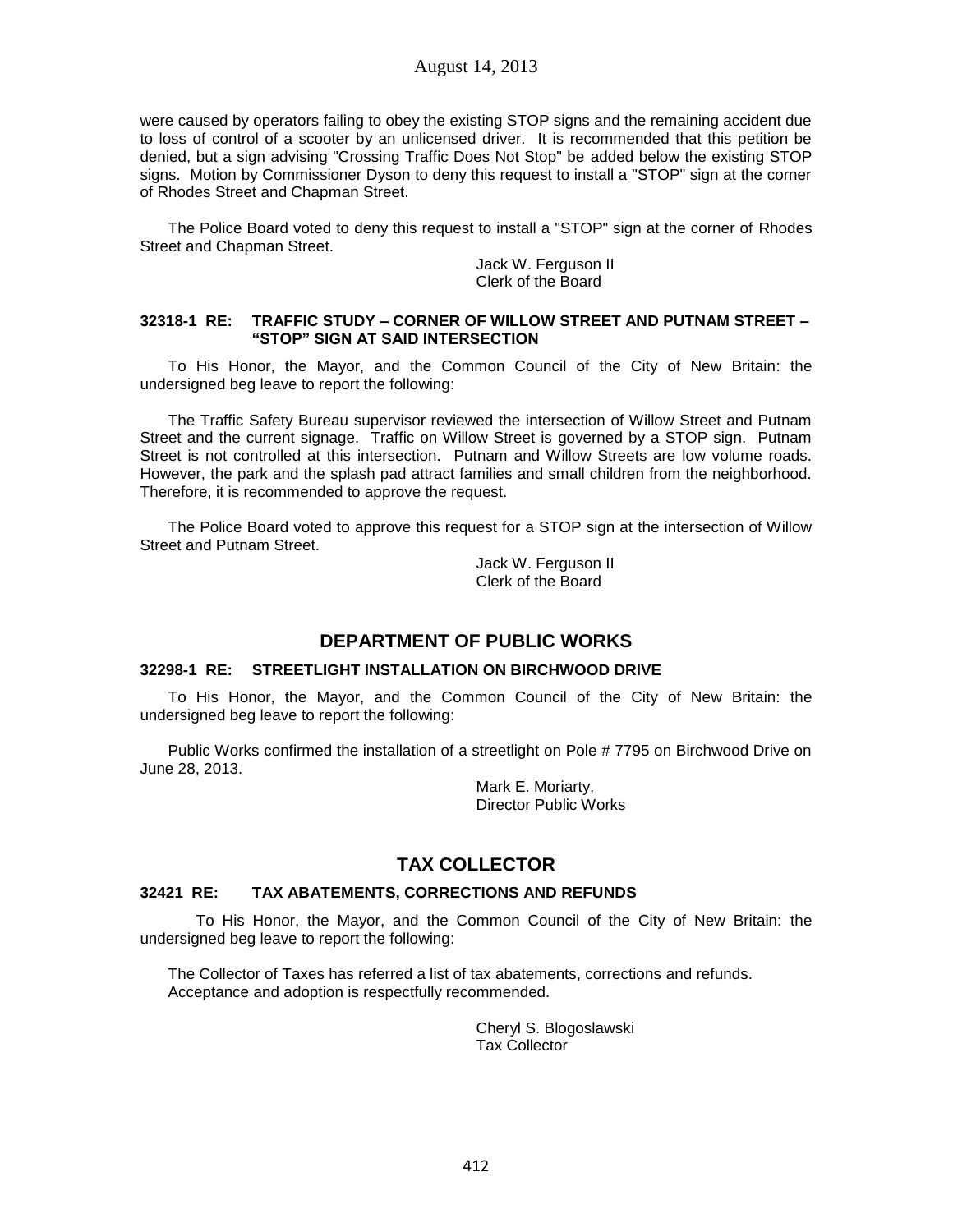# **CLAIMS COMMITTEE**

#### **32422 RE: SETTLEMENT OF CLAIMS – JASMINE ALLEN, LEILA BRADLEY, JOSE NUNEZ**

To His Honor, the Mayor, and the Common Council of the City of New Britain: the undersigned beg leave to report the following:

The Committee on Administration, Finance and Law and the standing claims sub-committee of the Committee on Administration, Finance and Law at a regular meeting held on Wednesday evening, August 7, 2013 at 6:00 p.m. in Room 201, City Hall having held public hearings and made investigations of said claims, respectfully begs leave to recommend the following:

- A. RESOLVED; that the sum of \$100.00 be paid to Jasmine Allen, 13 Vine Street, Apt. 303, New Britain, Conn. in full settlement of her claim for property damage sustained in an accident on March 6, 2013; and be it further
- B. RESOLVED; that Leila Bradley, 188 Vance Street, New Britain, Conn. be given leave to withdraw her claim for property damage sustained in an accident on May 16, 2012; and be it further
- C. RESOLVED; that the sum of \$14,738.00 be paid to Jose Nunez, 151 Fairfield Street, New Britain, Conn. and Richard Zayas, Esquire in full settlement of his claim for personal injuries sustained in an accident on December 24, 2011.

Alderman Carlo Carlozzi, Jr. Chair

# **COMMITTEE ON PLANNING, ZONING AND HOUSING**

#### **32210-3 RE: THE SALE OF 24 WASHINGTON STREET**

To His Honor, the Mayor, and the Common Council of the City of New Britain: the undersigned beg leave to report the following:

The Committee on Planning, Zoning and Housing at a regular meeting and public hearing held on Tuesday evening, August 7, 2013 at 7:00 p.m. in the Council Chambers to which was referred the matter of Item #32210 – 2 Purchase and Sale Agreement with Diverse Realty LLC for 24 Washington Street voted to accept as amended and recommend that the following resolution be referred back to the Common Council with a neutral recommendation.

> Alderman Roy Centeno **Chair**

## **32339-1 RE: NOMINATING ALBEMARIE BERKOWITZ, LLC AS TENTATIVE DEVELOPER FOR 608,634,666,676 AND 686 MAIN STREET AND 49 AND 53 BEAVER STREET**

To His Honor, the Mayor, and the Common Council of the City of New Britain: the undersigned beg leave to report the following:

The Committee on Planning, Zoning and Housing at a regular meeting and public hearing held on Tuesday evening, August 6, 2013 at 7:00 p.m. in the Council Chambers to which was referred the matter of Item #32339 – Nominating Albemarle Berkowitz, LLC as tentative developer for 608, 634, 666, 676 and 686 Main Street and 49 and 53 Beaver Street voted to accept and recommend that the following resolution be referred back to the Common Council with a favorable recommendation.

> Alderman Roy Centeno **Chair**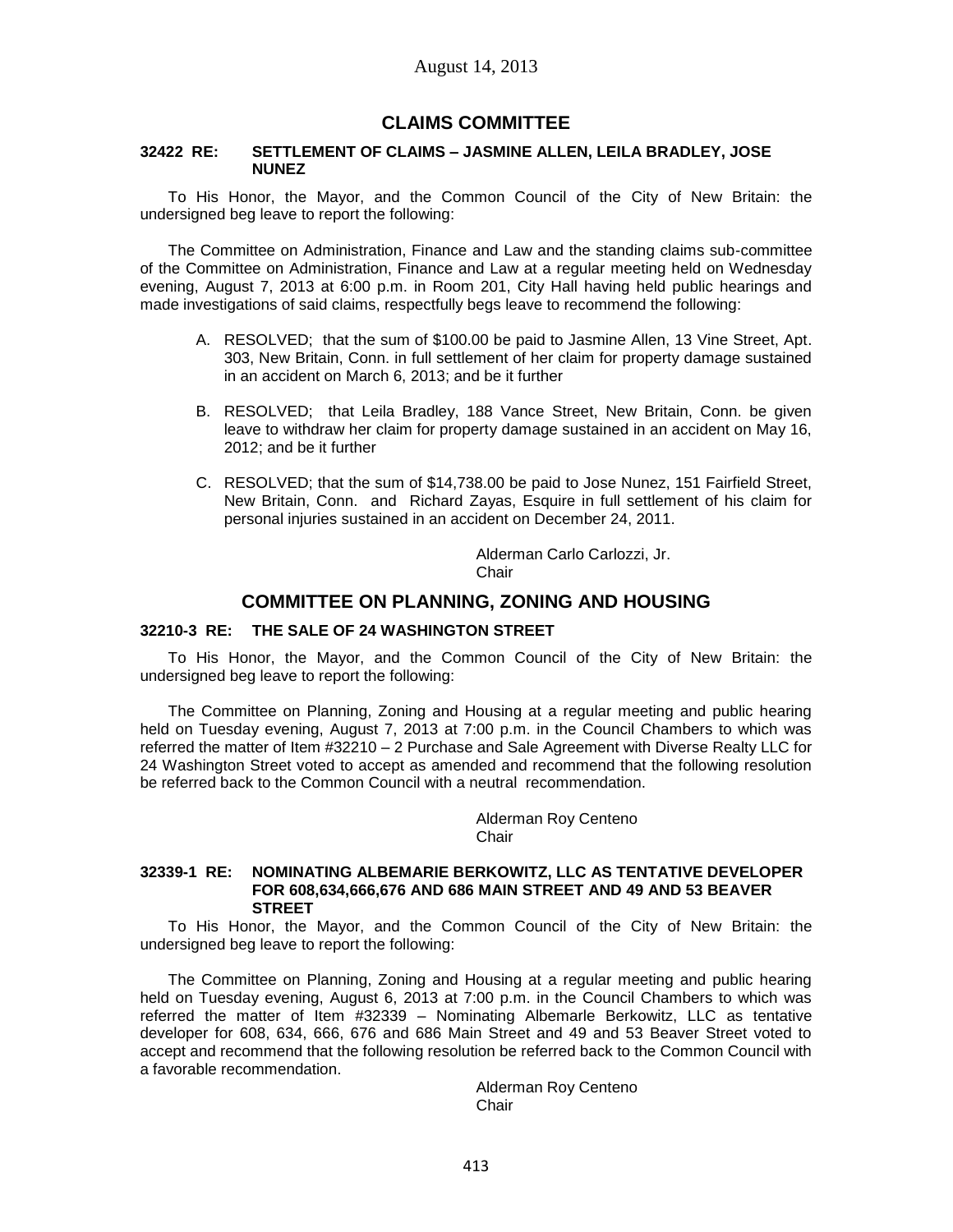# **REPORTS OF LEGISLATIVE COMMITTEES, BOARDS, COMMISSIONS AND DEPARTMENTS**

# **PURCHASING DEPARTMENT**

# **32420 RE: EMERGENCY PURCHASE ORDER – TRAPPING AND RELEASING OF GROUND HOGS AT THE FAIRVIEW CEMETERY**

To His Honor, the Mayor, and the Common Council of the City of New Britain: the undersigned beg leave to report the following:

In accordance with City Code of Ordinances, Chapter 2, Article VIII, Division V, Section 2- 606a, emergency purchase orders were authorized by the Mayor and issued to the vendor listed below on July 17, 2013

| Supplier                         | Item                             | <b>Total Price</b> |
|----------------------------------|----------------------------------|--------------------|
| <b>Wildlife Control Supplies</b> | Trapping and Releasing of Ground | \$12,000.00        |
| East Granby, CT.                 | Hoas                             |                    |

The Purchasing Agent reports that no formal bid solicitation and advertisement as outlined in the Purchasing Ordinances were made for this item. In accordance with Section 2-606b of the City Code of Ordinances, the Purchasing Agent reports:

A Purchase Order was requested by the New Britain Public Works Department, Park and Recreation Division for the Trapping and Releasing of Ground Hogs at the Fairview Cemetery. The natural habitat in the area of the Fairview Cemetery has been disturbed by the construction of the new bus way. This has caused an unusual amount of Ground Hogs to move to the Fairview Cemetery. The Ground Hogs have caused considerable amount of damage to the cemetery grounds and has caused concerns from visitors of the cemetery. After negotiations with the State of Connecticut about this situation and the concerns of the public, the State agreed to reimburse the City for the Trapping and then Releasing of the Ground Hogs in other parts of the State where they will be safe and once again in a natural habitat area. Because of the importance and urgency of Trapping and Releasing the Ground Hogs, the Mayor under his executive authority approved a purchase order. Funding for these services came from the Public Works Department, Park and Recreation Division, Fairview Cemetery's account number 204419102-5336, Cemetery Fund, Other Purchase Services.

> Jack Pieper Purchasing Agent

Ald. Trueworthy moved to accept and adopt, seconded by Ald. Bielinski. So voted. Approved August 21, 2013 by Mayor Timothy E. O'Brien.

# **NEW BUSINESS**

# **RESOLUTION**

### **32428 RE: THE APPOINTMENT OF NICOLE RODRIGUEZ TO THE BOARD OF EDUCATION TO FILL THE VACANCY CREATED BY THE RESIGNATION OF NICOLE D. SANDERS**

To His Honor, the Mayor, and the Common Council of the City of New Britain: the undersigned beg leave to recommend the adoption of the following:

WHEREAS; the Common Council is vested with the authority to fill the vacancy of a member on the Board of Education; NOW, THEREFORE, BE IT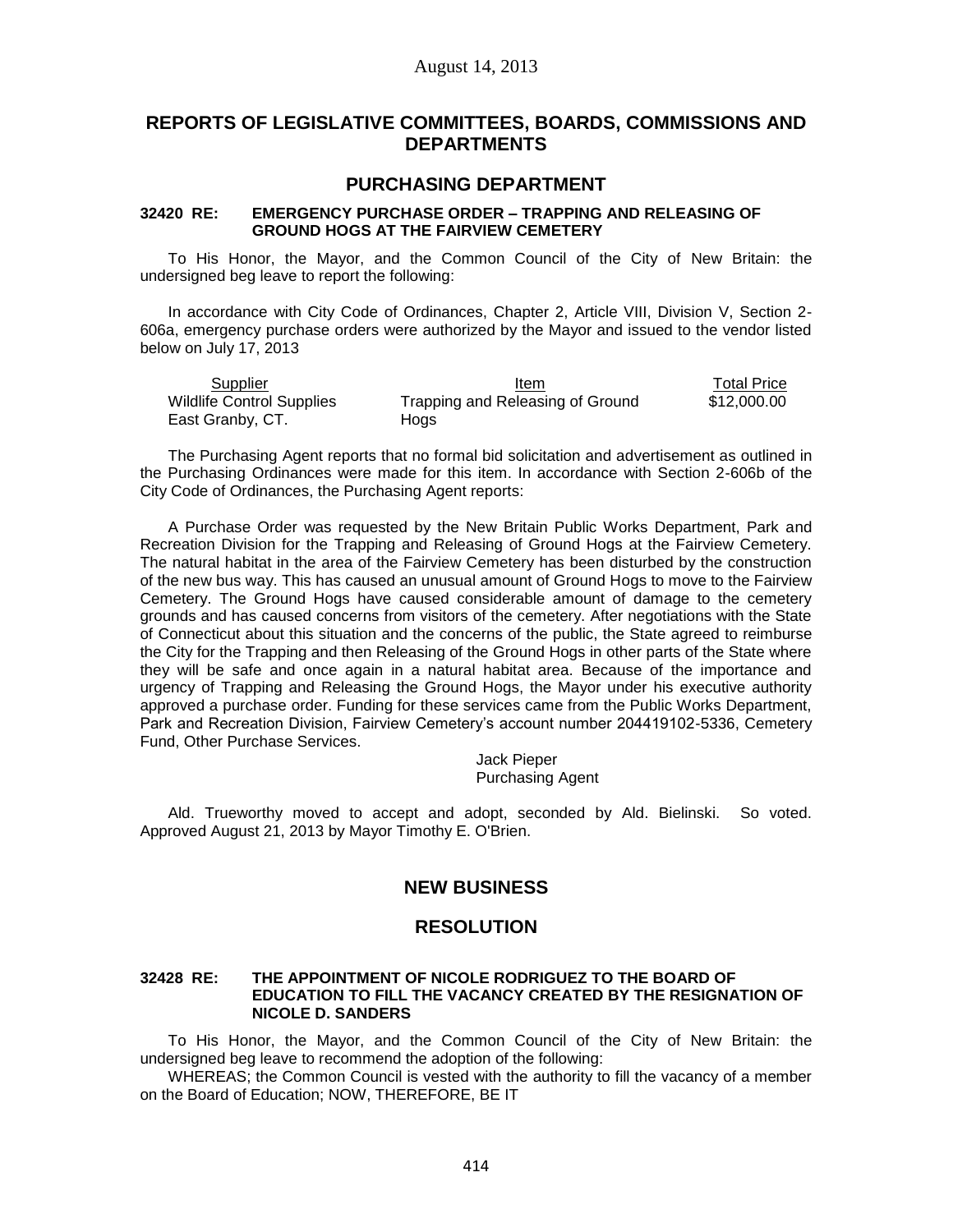RESOLVED; that the following individual be appointed to fill vacancy on the Board of Education as follows:

<u>NAME TERM</u><br>Ne Rodriguez (D) 15 Acorn Street 8/14/2013 – 11/10/2015 Nicole Rodriguez (D) 15 Acorn Street (replacing Nicole D. Sanders)

Alderman Michael Trueworthy President to the Common Council

Ald. Trueworthy moved to accept and adopt, seconded by Ald. Black. So voted. Approved August 14, 2013 by Mayor Timothy E. O'Brien.

# **RESOLUTIONS RETURNED FROM COMMITTEE**

### **32210-4 RE: THE SALE OF 24 WASHINGTON STREET**

To His Honor, the Mayor, and the Common Council of the City of New Britain: the undersigned beg leave to recommend the adoption of the following:

Resolution Summary: PURPOSE. To convey a City of New Britain owned property for economic development.

WHEREAS, The City of New Britain is committed to business development and the economic revitalization of downtown New Britain; and

WHEREAS, The City of New Britain currently owns property known as the Hatch Building located at 24 Washington Street which has been vacant for a number of years; and

WHEREAS, Thus has offered to purchase the property for the property for the property for the property for the state of the state of the state of the state of the state of the state of the state of the state of the state of economic development; and

WHEREAS, The same will agree to a clause that the property will automatically revert back to the City of New Britain if it does not obtain a Certificate of Occupancy within one year of the date of purchase; and

WHEREAS, it is in the best interests of the City of New Britain to have this property developed and added to the grand list; now, therefore, be it

RESOLVED, That Timothy E. O'Brien, Jr., Mayor, be and is hereby authorized to negotiate and execute on behalf of the City of New Britain a Purchase and Sales Agreement with for property known as 24 Washington Street and to execute any and all documents necessary for the conveyance of said property in accordance with the terms of said agreement at a sale price of

Alderman Michael Trueworthy

Ald. Trueworthy moved to accept, seconded by Ald. Collins. Ald. Trueworthy moved to table, seconded by Ald. Bielinski. So voted. TABLED

#### **32339-2 RE: NOMINATING ALBEMARIE BERKOWITZ, LLC AS TENTATIVE DEVELOPER FOR 608,634,666,676 AND 686 Main Street and 49 and 53 Beaver Street**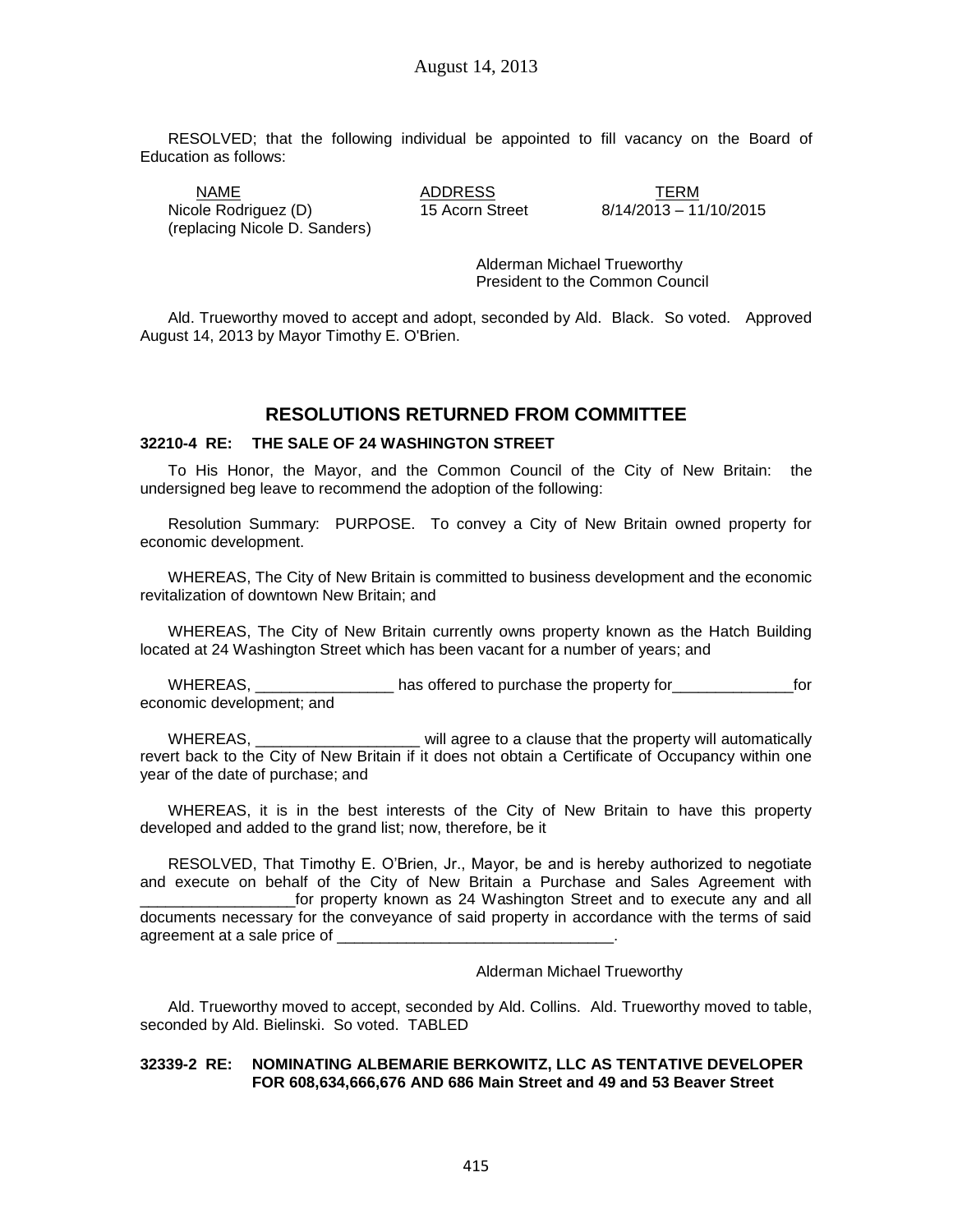To His Honor, the Mayor, and the Common Council of the City of New Britain: the undersigned beg leave to recommend the adoption of the following:

WHEREAS, Albemarle Berkowitz and the city have been in discussions for the sale and development 608, 634, 666, 676, and 686 Main Street and 49 and 53 Beaver Street (the "Property"); and

WHEREAS, The City of New Britain is committed to improving the housing stock and quality of life of its residents and, in particular, in revitalizing the important location, connecting Broad Street and Main Street, that the Berkowitz building occupies; and

WHEREAS, Albemarle Berkowitz proposes to develop this site into a combination of streetlevel retail and 31 unit residential development with parking; and

WHEREAS, The City of New Britain currently owns property known as 608, 634, 666, 676, and 686 Main Street and 49 and 53 Beaver Street; and

WHEREAS, The Albemarle organization has had past experience in new construction, rehabilitating buildings, historic renovation and improving the appearance and condition of residential and commerical property; and

WHEREAS, Albemarle Berkowtiz will agree to a clause that the property will automatically revert back to the City of New Britain if it does not obtain a Certificate of Occupancy within 18 months of the date construction commences; and

WHEREAS, it is in the best interests of the City of New Britain to have this property rehabilitated and restored to the Grand List; now, therefore, be it

RESOLVED, That Timothy E. O'Brien, Jr., Mayor, be and is hereby authorized to negotiate and execute on behalf of the City of New Britain a Tentative Developer Agreement with Albemarle Berkowtiz, LLC for the property known as 608, 634, 666, 676, and 686 Main Street and 49 and 53 Beaver Street, under the following terms

1. The Tentative Developer shall provide the City with monthly reports as to the performance and progress of the proposed development, to include, but not limited to conceptual designs, site plan and financing of the development;

2. The Tentative Developer is hereby given a 120-day Tentative Developer due diligence period, along with two thirty (30) day extensions;

3. In no event shall the due diligence period extend beyond 180 days after the designation. In the event the City determines that there is a lack of performance or inadequate progress on the part of the Tentative Developer at any time during the due diligence period, the City at its discretion, may terminate the Tentative Developer Agreement;

4. The Tentative Developer reserves the right to withdraw this designation during the 120 day due diligence period and any extensions without penalty;

5. Any substantial change in the Proposal will require approval by the City.

Alderman Micheal Trueworthy President Pro-Tempore

Ald. Trueworthy moved to accept and adopt, seconded by Ald. Collins. So voted. Approved August 21, 2013 by Mayor Timothy E. O'Brien.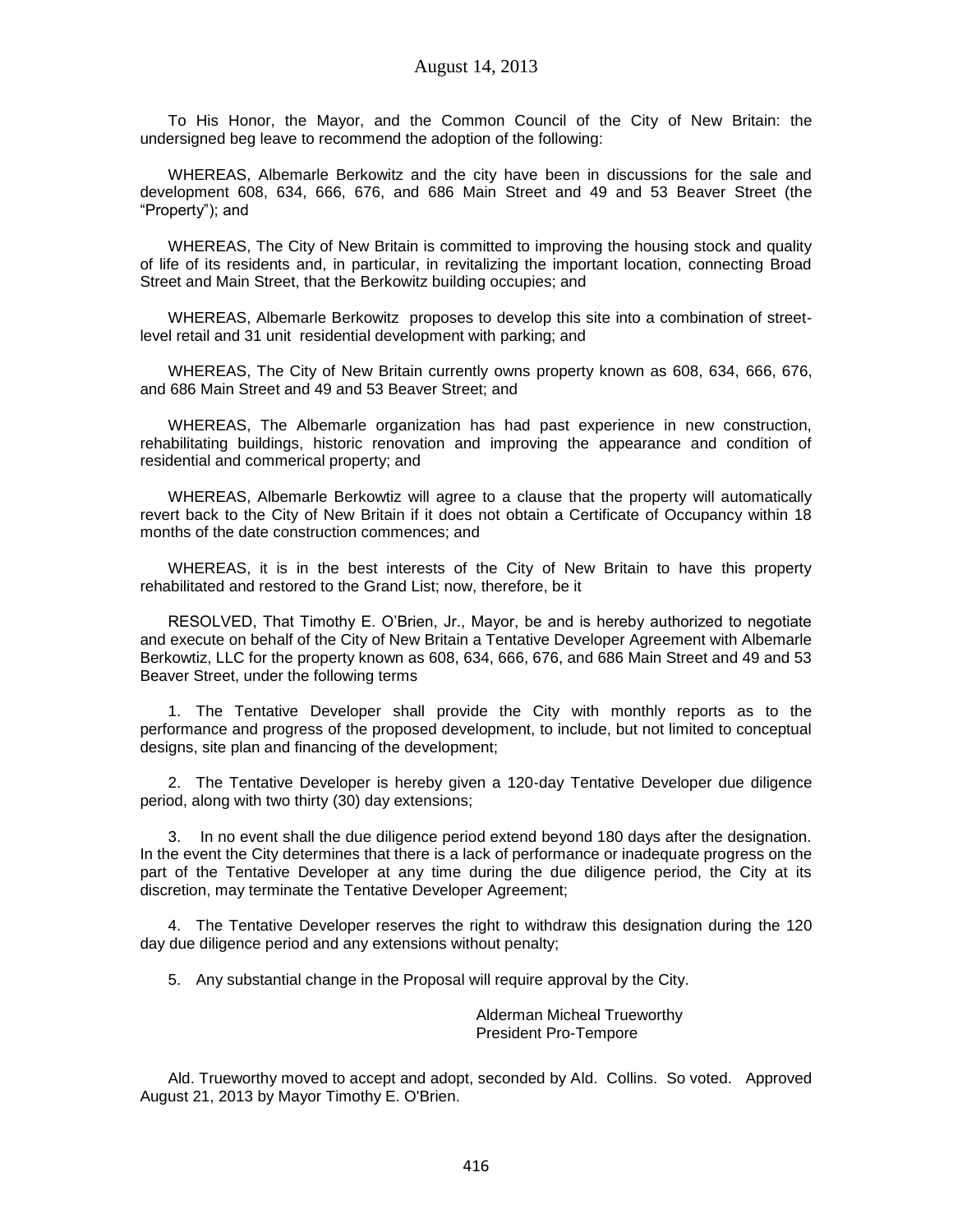# **NEW BUSINES**

# **RESOLUTIONS**

#### **32423 RE: LICENSE – "NEW BRITAIN UKRAINIAN FESTIVAL" – SEPT. 14, 2013**

To His Honor, the Mayor, and the Common Council of the City of New Britain: the undersigned beg leave to recommend the adoption of the following:

RESOLVED; by the Common Council of the City of New Britain that the Mayor be and he is hereby authorized to issue to the St. Josaphat Ukrainian Catholic Church, said license as may be issued under Chapter 5, Section 5-15 through 5-22 of the Code of Ordinances for Saturday, September 14, 2013 for the purpose of conducting their eighth annual "New Britain Ukrainian Festival" at the Polanka-Falkon Field, Farmington Avenue, New Britain, Conn.

#### Alderman Adam Platosz

Ald. Platosz moved to accept and refer to the License Committee, seconded by Ald. DeFronzo. So voted. Approved August 21, 2013 by Mayor Timothy E. O'Brien.

### **32424 RE: VIBRANT COMMUNITIES INITIATIVE GRANT – HISTORIC REVITALIZATION PLAN FOR THE WALNUT HILL DISTRICT**

To His Honor, the Mayor, and the Common Council of the City of New Britain: the undersigned beg leave to recommend the adoption of the following:

Overview: The City of New Britain has applied for and is eligible for a \$50,000 Vibrant Communities Initiative Grant from the CT Trust for Historic Preservation. The planning area for this proposed project is the Walnut Hill District, which was awarded National Register status in 1975 and contains a number of prominent buildings of significant architectural important. The City will utilize this money to contract with qualified professional consultants and will focus on the preparation of a Historic Revitalization Plan for the Walnut Hill District.

Whereas, The Walnut Hill District pertains to the land that directly abuts and connects the downtown to Walnut Hill Park. The area is suffering from problems of neglect with a number of properties falling into disrepair and abandonment. The City is concerned that the blighting influence of these properties will spread and result in further disinvestment in the neighborhood.

Whereas, Historically the Walnut Hill Historic District area was a prestigious neighborhood and the City will utilize this grant funding to create a Historic Revitalization Plan for this area. The consultants will develop recommendations for improvements to the streetscape, public infrastructure, and publicly owned properties. The consultants will also come up with recommendations for preserving and rehabilitating the most critical properties within the project area.

Whereas, a Capital Non-Recurring revenue and expenditure accounts be set up for the sole purpose of tracking this specific type of revenues and expenditure,

Therefore, Be it Resolved, that the Capital Non-Recurring Budget be amended for this purpose as follows:

| Increase Revenue: |                                      |           |
|-------------------|--------------------------------------|-----------|
| GL 003092013-4232 | CT Trust for Historic Preservation – | \$ 50.000 |
|                   | Grants/Contributions                 |           |

Increase Expenditure: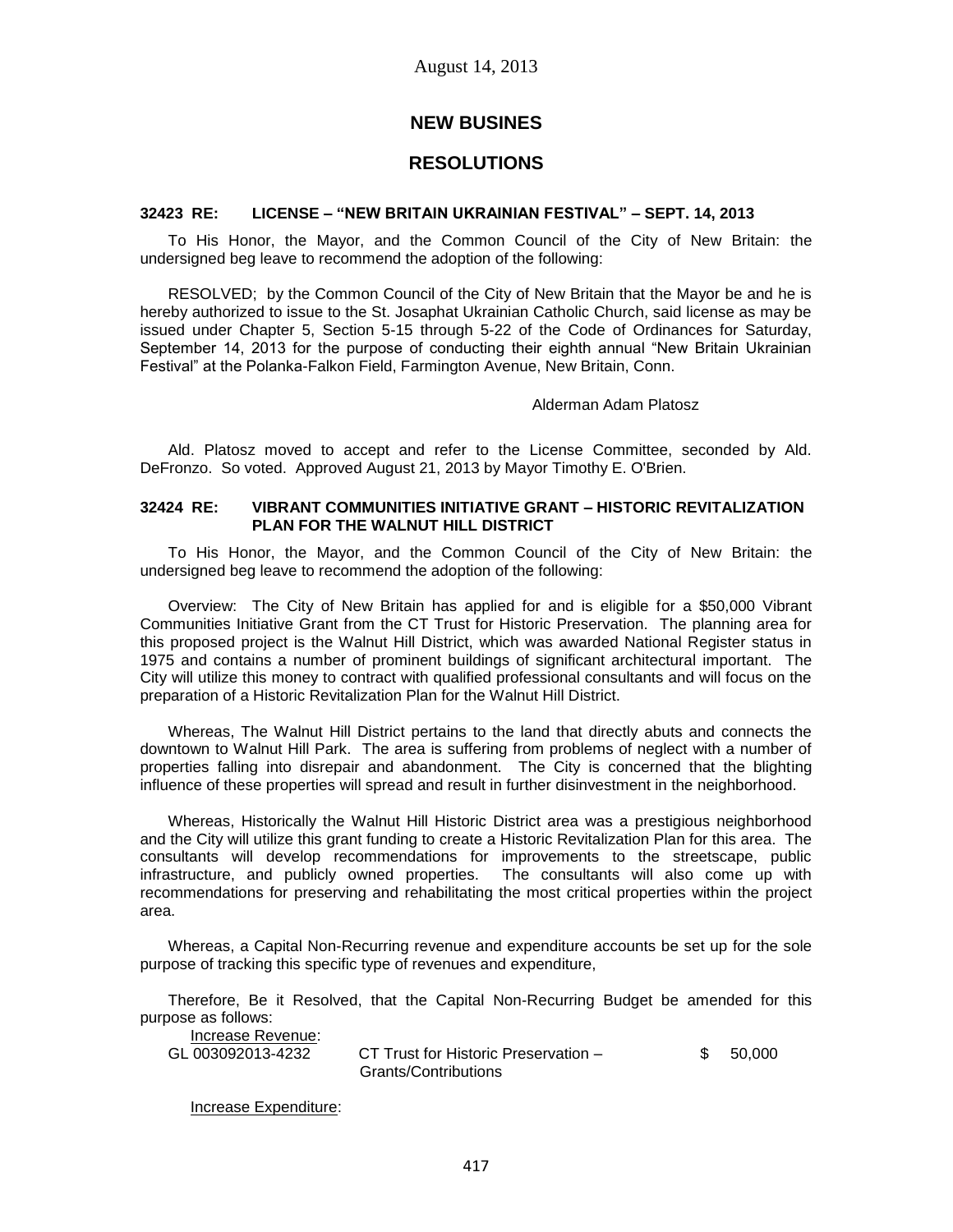GL 003039101-5882 JL 0030600113-54100 CNR Miscellaneous – Vibrant Communities Initiative Grant \$ 50,000

> Alderwoman Eva Magnuszewski Alderman Carlo Carlozzi Jr.

Ald. Magnuszewski moved to accept and adopt, seconded by Ald. Bielinski. So voted. Approved August 21, 2013 by Mayor Timothy E. O'Brien.

#### **32425 RE: GRANT - \$13,092 TO THE NEW BRITAIN HEALTH DEPT. – SEXUALLY TRANSMITTED DISEASES**

To His Honor, the Mayor, and the Common Council of the City of New Britain: the undersigned beg leave to recommend the adoption of the following:

Program Objective: minimizing the risk of spreading sexually transmitted diseases through awareness, identification, treatment and intervention. Grant funded personnel perform services within the Health Department and throughout the City of New Britain in order to promulgate the program plan. The initial year of grant funding was July 1980.

Local Program Operation Department: Health, under the supervision of the Director.

Resolution Purpose: to provide notification that the grant has been continued through June 30, 2017, and to approve receipt of funding.

WHEREAS, the control of sexually transmitted diseases remains a core public health function in the City of New Britain and

WHEREAS; the New Britain Board of Health runs a Sexual Health Center which has conducted prevention and control programs for sexually transmitted diseases (STDs) for many years, and

WHEREAS; the State Department of Public Health has notified the City that funding comprised of State and Federal funds, is being provided at \$13,092 for fiscal year 2013-2014 due to this new arrangement; THEREFORE BE IT

RESOLVED, that The Mayor be authorized to sign any necessary and appropriate agreements in order to secure the use of such funds for said program and; BE IT FURTHER

RESOLVED, that the Special Revenue Fund, STD Control Program #2014-0004, be amended at this time for the purpose of recording all income and expenditure activity and reflect an authorized expenditure budget of \$13,092 and an anticipated income from the State of Connecticut of \$13,092 for fiscal year 07/01/13 through 06/30/14.

| Revenues:<br>280522129-4222 | FY 2013/14<br>St of CT    | S. | 13,092.00 |
|-----------------------------|---------------------------|----|-----------|
| Expenditures:               |                           |    |           |
| 280522129-5124              | <b>P/T Salaries</b>       | S  | 12,298.00 |
| 280522129-5231              | Medicare                  | \$ | 174.00    |
| 280522129-5876              | Administration            | \$ | 500.00    |
| 280522129-5810              | Fees & Membership         |    | 120.00    |
|                             | <b>Total Expenditures</b> |    | 13,092.00 |

Alderman Adam Platosz Alderman David DeFronzo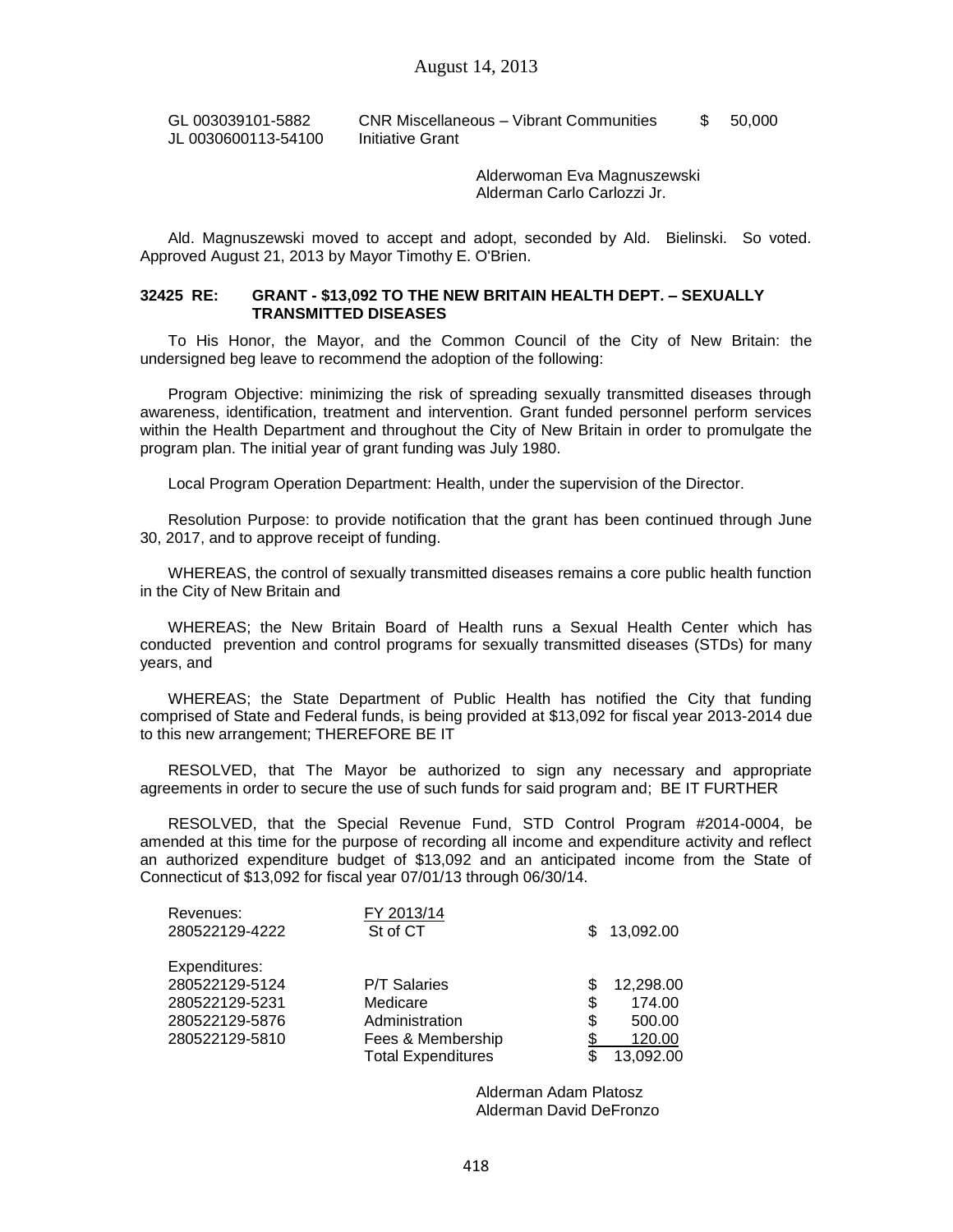Ald. Defronzo moved to accept and adopt, seconded by Ald. Platosz. So voted. Approved August 21, 2013 by Mayor Timothy E. O'Brien.

### **32426 RE: RECEIPT OF ADDITIONAL GRANT FUNDING FROM THE STATE OF CONNECTICUT, BIOTERRORISM PLANNING PROGRAM - \$56,954**

To His Honor, the Mayor, and the Common Council of the City of New Britain: the undersigned beg leave to recommend the adoption of the following:

Program Objective: to upgrade New Britain's preparedness for response to Bioterrorism (BT), other outbreaks of infectious disease and other public health emergencies. To have the infrastructure in place to perform mass vaccinations/dispensing for the entire population of the city. To prevent or minimize the effects of a public health emergency on the people of the City of New Britain.

Local Program Operation Department: Health, under the supervision of the Director.

Resolution Purpose: To approve the receipt of additional grant funding from the State of Connecticut for period 7/1/13 through 06/30/14

WHEREAS; the State Department of Public Health has notified the City that funding has been awarded in the amount of \$56,954 for the period 7/1/13 through 6/30/14. THEREFORE, BE IT

RESOLVED, that The Mayor is authorized to sign any necessary and appropriate agreements in order to secure the use of such funds for said program. This approval may be so indicated by the Town Clerk signing and attesting to this resolution; and BE IT FURTHER

RESOLVED, that the amount of \$56,954 be appropriated into Special Revenue Fund #245, Bioterrorism Planning Program as follows:

| Public Health Preparedness (1)<br>Revenue: |                               |              |
|--------------------------------------------|-------------------------------|--------------|
| 245522137-4222                             | State of CT - BT              | \$56,954     |
| Expenditures:                              |                               |              |
| 245522137-5121                             | <b>Full Time Salaries</b>     | 13,455<br>S. |
| 245522137-5231                             | Medicare                      | \$<br>4,709  |
| 245522137-5876                             | Administration                | \$<br>1,400  |
| 245522137-5611                             | <b>Office Supplies</b>        | \$<br>500    |
| 245522137-5337                             | Training & Education / Drills | \$<br>750    |
| 245522137-5331                             | <b>Professional Services</b>  | \$36,140     |
|                                            | <b>Total Expenditures</b>     | \$56,954     |

Alderman Adam Platosz Alderman David DeFronzo

Ald. Platosz moved to accept and adopt, seconded by Ald. DeFronzo. So voted. Approved August 21, 2013 by Mayor Timothy E. O'Brien.

### **32427 RE: AGREEMENT WITH PAINTCARE FOR COLLECTION AND RECYCLING OF OIL BASED AND LATEX PAINT**

To His Honor, the Mayor, and the Common Council of the City of New Britain: the undersigned beg leave to recommend the adoption of the following: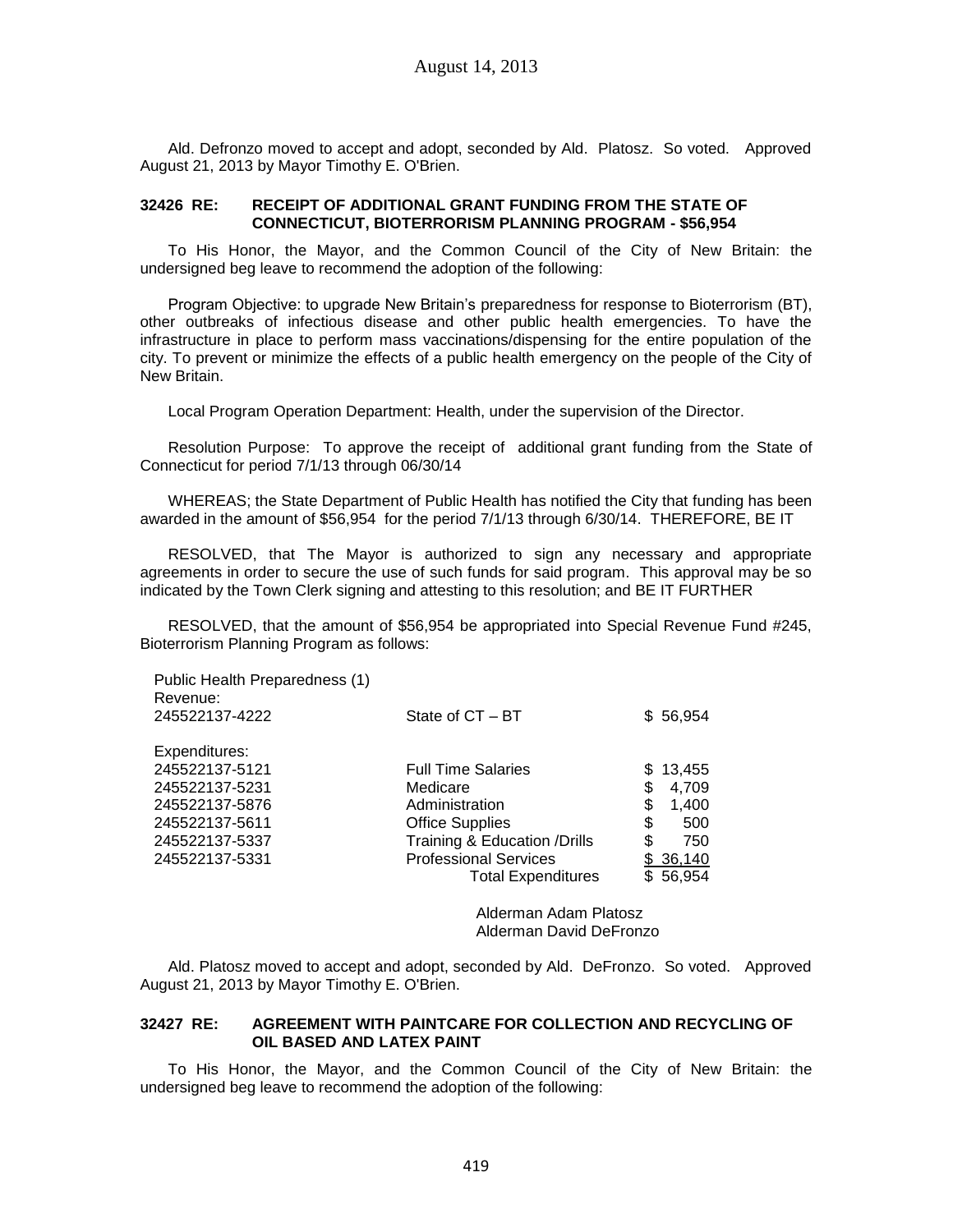WHEREAS, The EPA estimates about 10% of paint purchased in U.S. becomes left over, approx. 64 million gallons, and costs municipalities thousands of dollars in trash disposal; and

WHEREAS, Legislation was signed into law in 2011 requiring paint manufacturers to safely manage leftover latex and oil-based paint from households and painting contractors. The program is funded by a fee paid by the Consumer at the point of purchases. The CT paint stewardship law, Public Act 11-24, provides collection and disposal of unwanted paint containers; and

WHEREAS, On July 1, 2013, PaintCare, a non-profit Association of paint and coating manufacturers, rolled out a program in Connecticut designed to collect and recycle unwanted paint and coatings; and

WHEREAS, A PaintCare service provider will provide approved containers for collection and pick up at the Recycling Center as needed at their expense and Public Works will be responsible for supervising the collection, handling, identifying all paint inspection and maintaining of records;

WHEREAS, the term of the initial agreement is two (2) years, with the option to renew for additional successive one (1) years terms. Therefore Be It

RESOLVED, the Common Council authorizes the Purchasing Agent to enter into an agreement with PaintCare on behalf of the City of New Britain for collection and recycling of oil based and latex paint disposed of by City residents at the New Britain Recycle Center.

> Alderwoman Tonilynn Collins Alderwoman Eva Magnuszewski Alderman Carlo Carlozzi, Jr. Alderman Wilfredo Pabon Alderman Emmanuel Sanchez

Ald. Collins moved to accept and adopt, seconded by Ald. Sanchez. So voted. Approved August 21, 2013 by Mayor Timothy E. O'Brien.

### **32429 RE: AUTHORIZING THE MAYOR TO WAIVE THE BID PROCEDURE AND ISSUE CONTRACT TO GEESE RELIEF – TO REDUCE POPULATION OF CANADA GEESE IN CITY PARKS AND BUDGET TRANSFER - \$58,240.00**

To His Honor, the Mayor, and the Common Council of the City of New Britain: the undersigned beg leave to recommend the adoption of the following:

Resolution Purpose: To reduce the populations of resident Canada geese so that they can be maintained at a level that prevents future environmental impacts, lowers maintenance costs associated with geese, and allows affected public recreation areas to be enjoyed by all.

WHEREAS, The City of New Britain is well known throughout the state for both the quantity and quality of its park land which is used by residents young and old for diverse sporting and recreational activities; AND

WHEREAS, In recent years, the rapid escalation of the population of geese along with their associated waste products within New Britain's parks, particularly A.W. Stanley Park, Stanley Quarter Park, Walnut Hill Park, Martha Hart Park, Willow Brook Park, Chesley Park, and Stanley Golf Course has created a health and safety hazard as well as a hindrance to the enjoyment of these parks; AND

WHEREAS, This is particularly true of these parks with their heavy usages by young children for little league, soccer and other activities; AND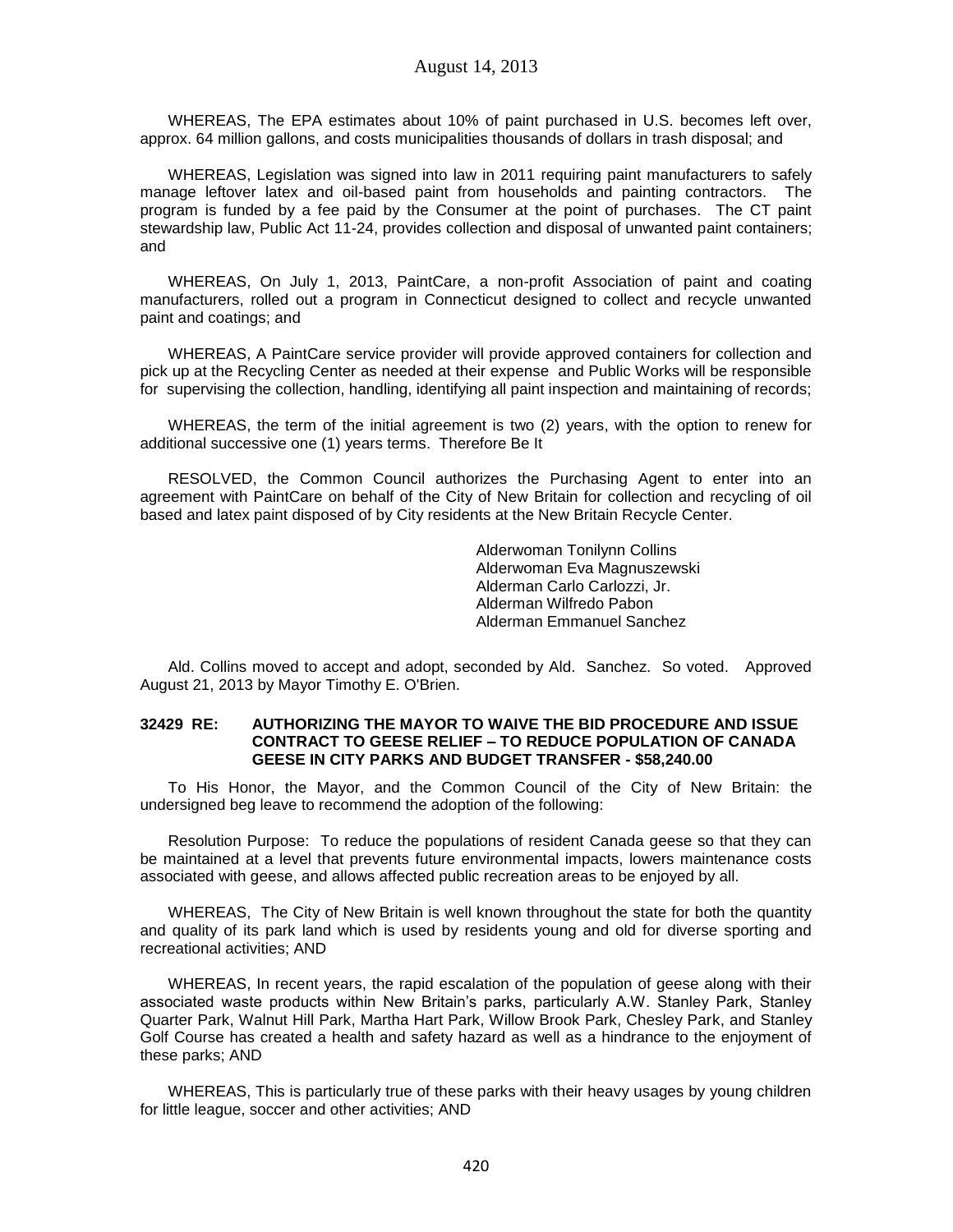WHEREAS, The Parks and Recreation Department has received many verbal and written complaints from coaches and parents regarding the hazards of geese droppings to the children who use the parks; AND

WHEREAS, The newly established Humane Commission has recommended using the services of Geese Relief which has dogs to chase the geese away twice per day, six days per week, and once on Sundays, AND

WHEREAS, The staff of Geese Relief would utilize a kayak and dogs to chase the geese and make them uncomfortable, AND

WHEREAS, The Parks and Recreation Department wishes to move quickly to address the problem prior to the start of the fall little league and fall soccer league season, AND

WHEREAS, The Humane Commission has investigated other forms of humane geese population control but have determined that Geese Relief can provide the services needed for the entire City, AND

WHEREAS, The contract is for \$58,240.00 for a period of one year, and will include the following parks: A. W. Stanley Park, Stanley Quarter Park, Walnut Hill Park, Martha Hart Park, Willow Brook Park, Chesley Park, and Stanley Golf Course, THEREFORE BE IT

RESOLVED, The Common Council shall grant the Mayor the authority to waive the bid procedure due to the qualifications and due to the time restrictions needed to get started; AND BE IT FURTHER

RESOLVED, That the Mayor is authorized to sign any documents pertinent to the execution of this contract and task and that the sum of \$58,240.00 be transferred between two line items as outlined below:

FROM:

| 001625101-5871<br>TO: | Contingency                      | \$58,240.00 |
|-----------------------|----------------------------------|-------------|
| 001419004-5440        | Park Maintenance Rental/Supplies | \$58,240.00 |

Alderwoman Shirley A. Black Alderman Rha-Sheen Brown Alderman David DeFronzo Alderman Jamie Giantonio Alderwoman Eva Magnuszewski Alderman Emmanuel Sanchez

Ald. Magnuszewski moved to accept and adopt, seconded by Ald. DeFronzo. So voted. Approved August 15, 2013 by Mayor Timothy E. O'Brien.

### **32430 RE: CONTRACT WITH SMRT, INC. – TURF INSTALLATION AND TRACK REPLACEMENT AT VETERAN'S MEMORIAL STADIUM**

To His Honor, the Mayor, and the Common Council of the City of New Britain: the undersigned beg leave to recommend the adoption of the following:

Resolution Summary: The Parks and Recreation Division of Public Works is seeking approval to enter into a contract with SMRT, Inc for architectural/engineering services at Chesley Park and Veteran's Stadium in Willow Brook Park, artificial turf installation and track replacement. Richard Webb, Project Manager for SMRT, has coordinated numerous installations of this kind and is regarded as one of the foremost experts in our region for this work. The services to be included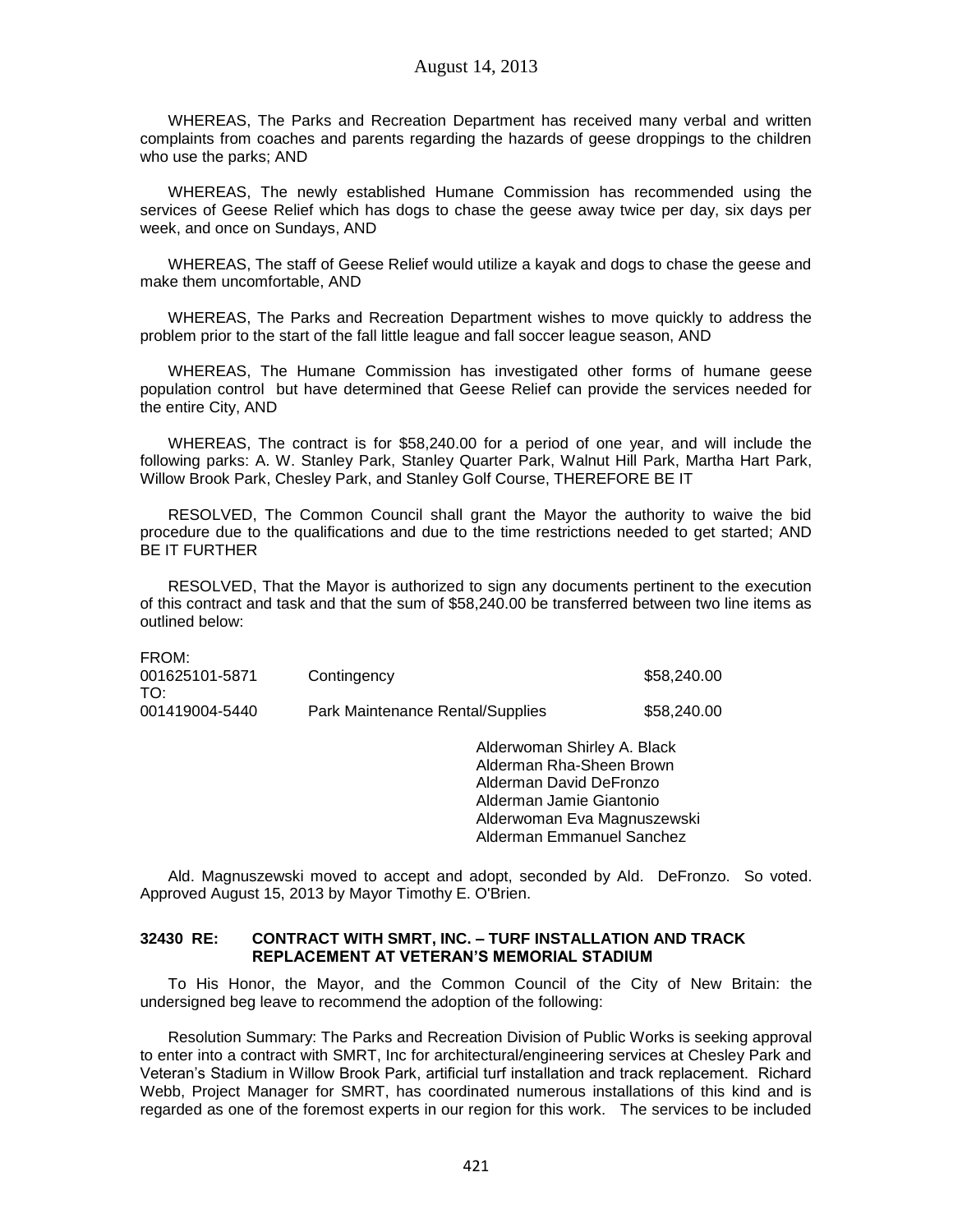are site survey and geotechnical analysis, project design, preparation of bid documents, bidding services and construction administration.

Whereas, The recent bond package has allocated funding to install artificial turf at Chesley Park as well as an artificial turf and new track surface installation at Veteran's Memorial Stadium, AND

Whereas, Parks and Recreation Division staff have thoroughly researched many architectural and engineering firms for their expertise in this type of project design and management. The staff has also consulted with other towns and municipalities who have had similar projects performed. This research has shown that Richard Webb of SMRT, Inc. has worked on over 50 projects of this nature over the last twenty years and has an expertise in this type of work, AND

Whereas, In order for this project to be completed by July of 2014 for the Nutmeg state games and Fall football seasons, it is mandatory that SMRT begin work right away, AND

Whereas, the professional services fee for the work described is \$185,000.00 with funding for this work available in account numbers:

| 0083237401-5331 Willow Brook Park Improvements | 85,000.00  |
|------------------------------------------------|------------|
| 0083237901-5331 Chesley Park Improvements      | 100,000.00 |

### NOW THEREFORE BE IT,

RESOLVED, Mayor Timothy E O'Brien is authorized to enter into a contract with SMRT, Inc of Andover, Massachusetts in the amount of \$185,000.00 for architectural/engineering services for the Chesley Park and Veteran's Stadium artificial turf installation as well as the track replacement at Veteran's Stadium.

> Alderwoman Shirley Black Alderman Rha-Sheen D. Brown Alderman David DeFronzo Alderman Jamie Giantonio Alderwoman Eva Magnuszewski Alderman Emmanuel R. Sanchez

Ald. Brown moved to accept and adopt, seconded by Ald. DeFronzo. Resolution adopted with Ald. Pabon and Giantonio opposed. Approved August 15, 2013 by Mayor Timothy E. O'Brien.

### **32431 RE: CONTRACT WITH TLB ARCHITECTURE FOR ARCHITECTURAL /ENGINEERING SERVICES FOR CHESLEY PARK AND WASHINGTON PARK POOL PROJECTS**

To His Honor, the Mayor, and the Common Council of the City of New Britain: the undersigned beg leave to recommend the adoption of the following:

Resolution Summary: The Parks and Recreation Division of Public Works is seeking approval to enter into a contract with TLB Architecture for architectural/engineering services for the rehabilitation of the Chesley and Washington park pools. Michael Fortuna, Principal for TLB Architecture, has coordinated numerous installations of this kind for the City and all over New England. He is regarded as one of the foremost experts in aquatic facility design. The services to be included are site survey and structural analysis, project design, preparation of bid documents, bidding services and construction administration.

Whereas, The recent bond package has allocated funding to renovate the aquatic facilities at both Chesley and Washington Park, AND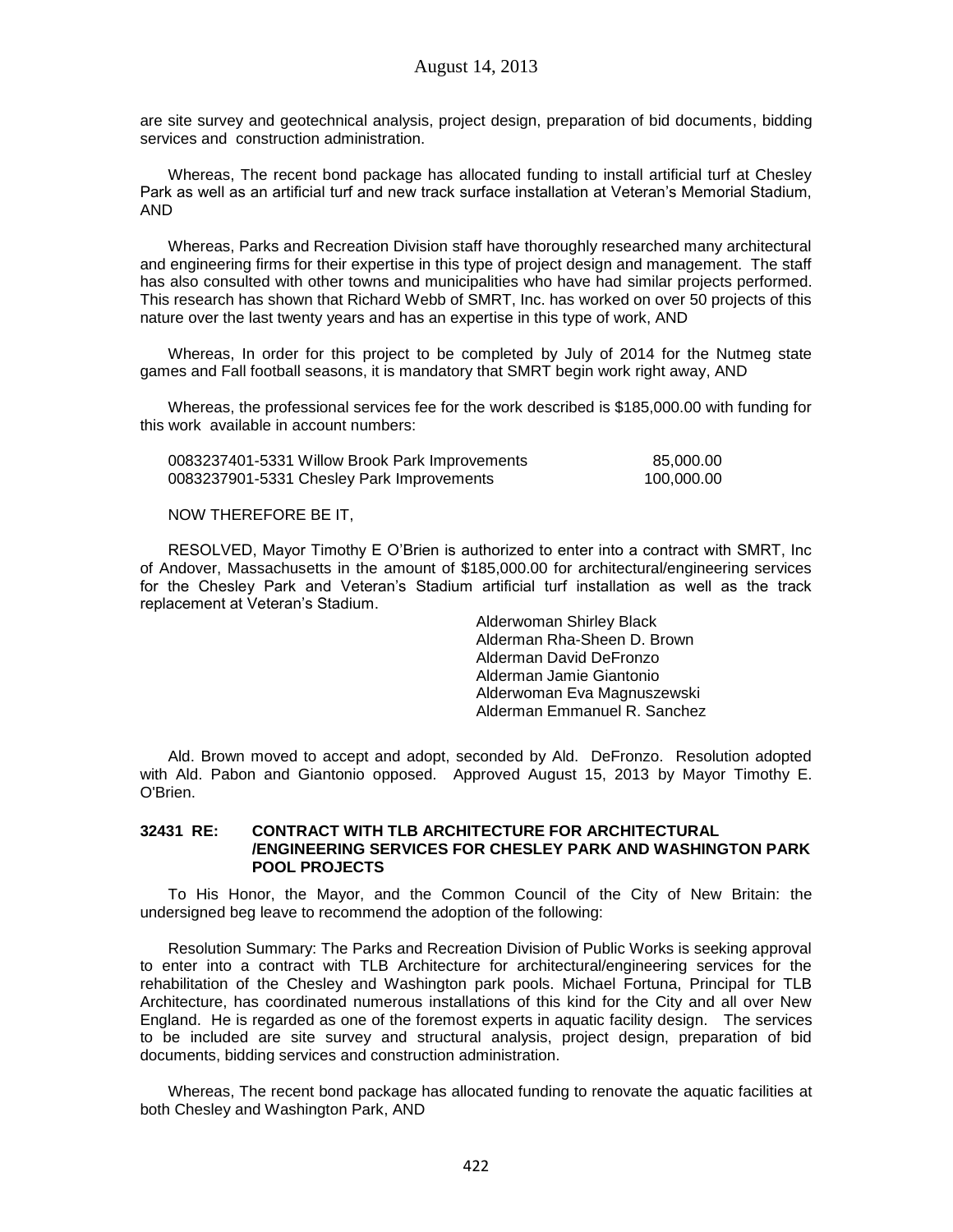Whereas, Parks and Recreation Division staff have thoroughly researched many architectural and engineering firms for their expertise in this type of project design and management. The staff has also consulted with other towns and municipalities who have had similar projects performed. This research has shown that Michael Fortuna of TLB Architecture has worked on numerous projects of this nature over the last twenty years including New Britain's own AW Stanley Pool and Willow Brook Park pool and has an expertise in this type of work, AND

Whereas, In order for this project to be completed for any part of the 2014 swim season, it is mandatory that TLBA begin work right away, AND

Whereas, the professional services fee for the work described is \$273,000.00 with funding for this work available in account numbers 008323380-5331 Chesley Park Pool Project (\$136,500.00) and 008323381-5331 Washington Park Pool Project(\$136,500.00), NOW THEREFORE BE IT

RESOLVED, Mayor Timothy E O'Brien is authorized to enter into a contract with TLB Architecture of Chester, CT in the amount of \$273,000.00 for architectural/engineering services for the Chesley Park and Washington Park Pool Projects.

> Alderwoman Shirley Black Alderman Rha-Sheen D. Brown Alderman David DeFronzo Alderman Jamie Giantonio Alderwoman Eva Magnuszewski Alderman Emmanuel R. Sanchez

Ald. Black moved to accept and adopt, seconded by Ald. Trueworthy. Resolution adopted with Ald. Pabon and Ald. Giantonio opposed. Approved August 15, 2013 by Mayor Timothy E. O'Brien.

### **32432 RE: SYSTEMS OF CARE BUDGET AMENDMENT-WHEELER CLINIC, INC**

To His Honor, the Mayor, and the Common Council of the City of New Britain: the undersigned beg leave to recommend the adoption of the following:

Resolution Summary:

Via Wheeler Clinic, pass-through monies originating from the state of Connecticut Department of Children and Families have been received to continue the New Britain Youth & Family Services' Systems of Care Program which provides care coordination services for 48 children with severe psychiatric and/or behavioral diagnoses. New Britain Youth & Family Services has been providing this service for several years and has documented cost savings to the City by keeping these children at home and within the community rather than being placed out of district or hospitalized elsewhere. In receipt of a contract from Wheeler Clinic, dated 07/01/13, funding in the amount of \$105,484 has been provided and signature by the Mayor is necessary for contract approval. Additionally, as the budget for this program has been delayed due to state fiscal issues, a budget for said funds is created by this resolution.

### Resolution Purpose:

This resolution authorizes a budget amendment as detailed below and for Mayor Timothy E. O'Brien to execute a contract with Wheeler Clinic, Inc. of Plainville, CT for the acceptance of \$105,484 by New Britain Youth & Family Services to administer the Systems of Care program. This contract mandates the services of two Care Coordinator positions.

Whereas, The state of Connecticut Department of Children and Families via Wheeler Clinic has initiated another year of funding in the amount of \$105,484. The contract for receipt of such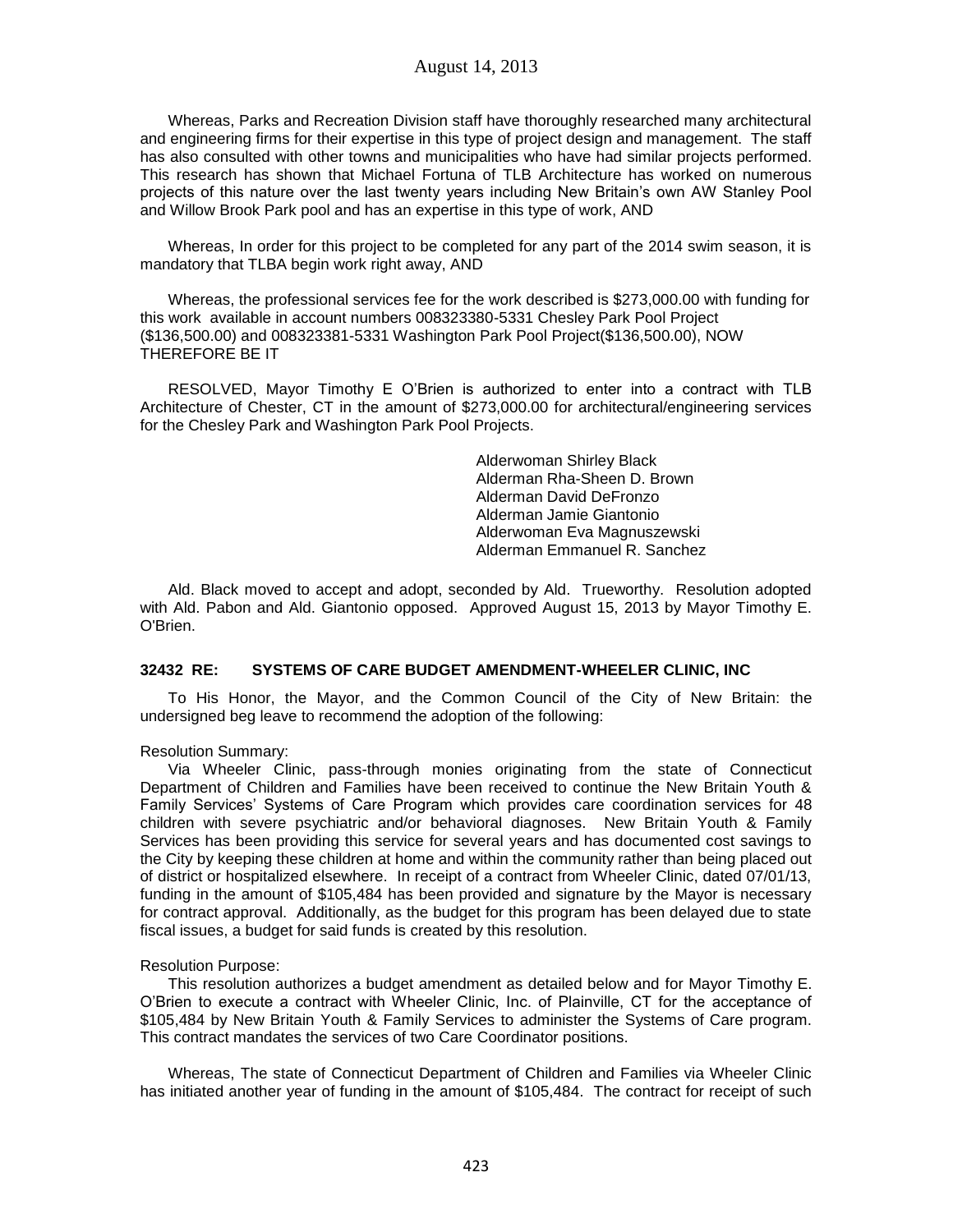funds calls for signature by the individual responsible for execution of such contracts on the City's behalf. Therefore, be it now

Resolved, that Mayor Timothy E. O'Brien is hereby empowered to execute said contract with Wheeler Clinic, Inc. for the provision of Care Coordination Services by New Britain Youth Services; and be it further

Resolved, that both the grant award and balance be placed within the City's accounting structure and transfer of funds from the Youth Service Bureau Council appropriation, thereby amending the current fiscal year budget for this program as follows :

Revenues:

#### Budget

| 248523105-4514 | <b>Wheeler Clinic Grant</b>        | \$105,484    |
|----------------|------------------------------------|--------------|
| 248523105-6001 | <b>General Fund Appropriation</b>  | 47,588<br>S  |
|                | <b>Total Revenues</b>              | \$153,072    |
| Expenditures:  |                                    |              |
| 248523105-5121 | <b>Full Time Salaries</b>          | \$119,118    |
| 248523105-5220 | MERF                               | 15,666<br>S  |
| 248523105-5227 | Worker's Comp                      | \$<br>500    |
| 248523105-5228 | Fringe Benefits (health/life ins.) | \$<br>15,507 |
| 248523105-5231 | Medicare                           | \$<br>1,781  |
| 248523105-5876 | Admin Overhead                     | 500          |
|                | <b>Total Expenditures</b>          | \$153,072    |

#### Alderman Emmanuel Sanchez

Ald. Sanchez moved to accept and adopt, seconded by Ald. Trueworthy. So voted. Approved August 21, 2013 by Mayor Timothy E. O'Brien.

### **32433 RE: SUBSTANCE-FREE FAMILY DAY – 8/25/2013 AT WALNUT HILL PARK**

To His Honor, the Mayor, and the Common Council of the City of New Britain: the undersigned beg leave to recommend the adoption of the following:

Resolution Summary: This resolution recognizes the importance of a substance-free lifestyle, without abuse of alcohol, tobacco, and other harmful drugs. In doing so, the resolution highlights the upcoming Substance-Free Family Day to be held on Saturday, August 24th, noon to 5PM at Walnut Hill Park, inclusive of prevention activities, information booths, inflatable activities and rides, music, giant cookout, healthy activity demonstrations, coloring contests, and more.

WHEREAS;the City of New Britain is committed to prevention of Alcohol, Tobacco, and Other Drug Abuse by its residents, and particularly its children; and

WHEREAS;there is a Local Prevention Council appointed under jurisdiction of the Commission on Youth & Family Services that oversees prevention activities; and

WHEREAS;prevention funding from the Substance Abuse Action Council has been made available for activities to support the prevention of alcohol, tobacco, and other drug abuse. NOW THEREFORE BE IT

RESOLVED; that the Mayor and the Common Council of the City of New Britain do hereby agree and affirm the importance of a community without substance abuse, inclusive of alcohol, tobacco, and other drugs. AND BE IT FURTHER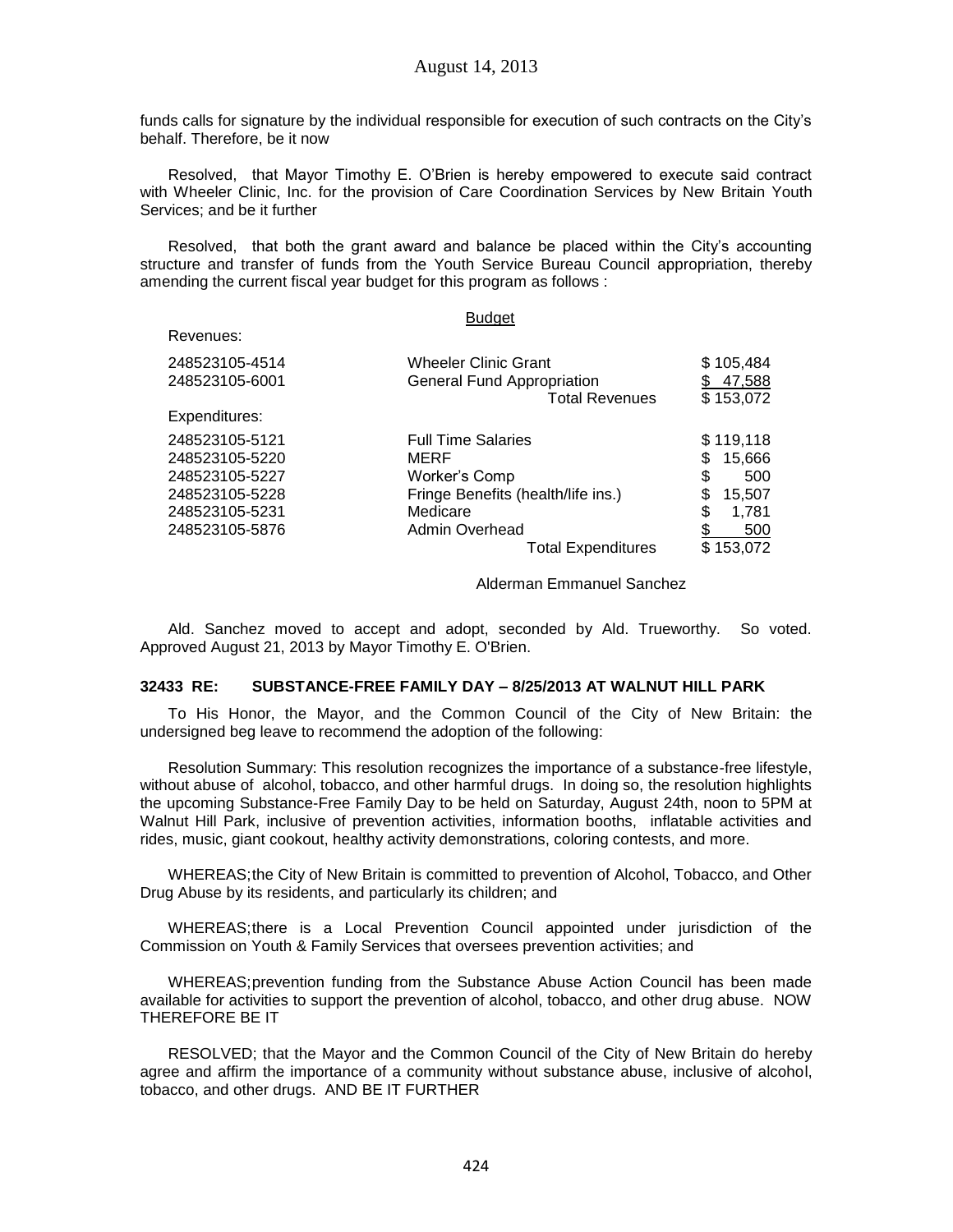### August 14, 2013

RESOLVED; that Substance-Free Family Day will be held in Walnut Hill Park on Saturday, August 24, 2013 (rain date Sunday August 25) to celebrate a substance-free lifestyle with educational activities, prevention and health related booths, dunk tank, water slide, moon bounce, train rides, coloring contests, State Police seat belt "Convincer", New Britain Police "DARE" vehicle, New Britian Fire Department "Smoke House" and Ladder Truck, health related activities, music by New Britain's own "Sharades", clowns, face painting, giant cook out, and fun for all ages.

#### Alderman Emmanuel Sanchez

Ald. Sanchez moved to accept and adopt, seconded by Ald. Bielinski. So voted. Approved August 21, 2013 by Mayor Timothy E. O'Brien.

### **32434 RE: BUDGET TRANSFER - \$8,000 –CLEAN AND LIEN CITY PROPERTIES**

To His Honor, the Mayor, and the Common Council of the City of New Britain: the undersigned beg leave to recommend the adoption of the following:

WHEREAS, the city conducts "Clean and Lien's" on certain blighted properties which the owners have refused to clean on their own. Much of these "Cleans" have been, and can continue to be funded with HUD money. However, a small percentage of the properties fall outside of lowto moderate Census tracks thereby prohibiting the city from using those federal funds.

WHEREAS, once the blighted property has been cleaned, the owner is billed for the cost plus a \$250 fine. If the invoice is paid, it will go into the General Fund revenue. If it is not paid, a lien is placed on the property for revenue to be recognized at some future date.

WHEREAS, the City remains committed to continuing its aggressive anti-blight efforts leading to improved quality of life for residents City-wide and improved economic growth opportunities for our community.

WHEREAS, the Clean and Lien program has been exceedingly successful in improving the quality of life for residents in New Britain and reducing blight, additional funding is required to continue this effective program, THEREFORE, BE IT,

RESOLVED, that monies be transferred within the FY 2013-2014 General Fund budget for this purpose as follows:

| TO:<br>Account Number<br>001214002-5855 | Description<br>License & Inspections Contractor Expenditures | Amount<br>\$8,000 |
|-----------------------------------------|--------------------------------------------------------------|-------------------|
| FROM:<br>001625101-5871                 | Contingency                                                  | \$8,000           |

### Alderman Michael Trueworthy

Ald. Trueworthy moved to accept and adopt, seconded by Ald. Bielinski. So voted. Approved August 21, 2013 by Mayor Timothy E. O'Brien.

### **32435 RE: TWELVE APPOINTMENTS TO THE COMMUNITY DEVELOPMENT CABINET**

To His Honor, the Mayor, and the Common Council of the City of New Britain: the undersigned beg leave to recommend the adoption of the following:

WHEREAS; there is a Community Development Cabinet; and

 $\overline{a}$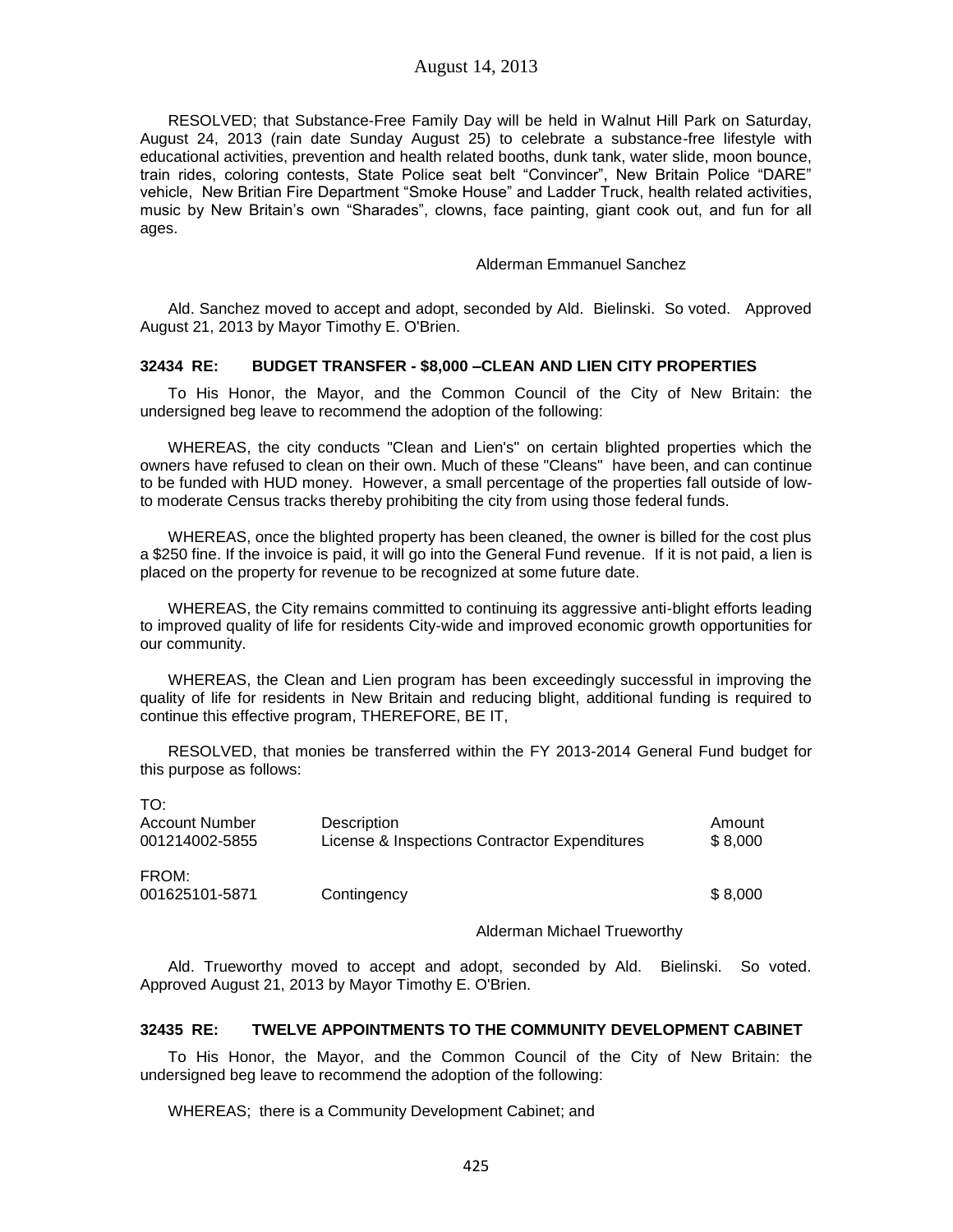WHEREAS; the cabinet must be approved by September, 2013; NOW, THEREFORE, BE IT

RESOLVED; that the appointments are as follows:

- 
- 2. President of Common Council or designee Alderman Michael Trueworthy
- 
- 4. Minority Leader or designee
- 5. Member of HRA Board Francisco Santiago
- 6. Housing Authority or resident Sophia Rice
- 7. New Britain non-profit board member Geraldine Brown- Springer
- 8. President, Board of Education Sharon Beloin-Saavedra
- 9. Supt. of Schools or designee (non-voting) Dr. Kelt Cooper
- 10. Director of HRA or designee (non-voting) Rocco Tricarico
- 11. Dir. of N.B. Housing Authority (non-voting) Lisa Royce
- 12. Director of the City of New Britain Community Services Department (non-voting) Christopher Montes

1. Mayor **Timothy O'Brien** 3. Majority Leader or designee and the Suzanne Bielinski Alderwoman Suzanne Bielinski<br>4. Minority Leader or designee and the Alderman Wilfredo Pabon

Alderman Michael Trueworthy President of the Common Council

Ald. Defronzo recused himself due to a possible conflict of interest. Ald. Trueworthy moved to accept and adopt, seconded by Ald. Collins. So voted. Approved August 15, 2013 by Mayor Timothy E. O'Brien.

## **32436 RE: WILLOW STREET FESTIVAL 9/14/2013**

To His Honor, the Mayor, and the Common Council of the City of New Britain: the undersigned beg leave to recommend the adoption of the following:

RESOLVED; by the Common Council of the City of New Britain that the Mayor be and is hereby authorized to issue to the Friends of Willow Street Park, said license as may be issued under Chapter 5, Section 5-15 through 5-22 of the Code of Ordinances for Saturday, September 14, 2013 from 2:00 p.m. – 5:00 p.m. for the purpose of conducting the Willow Street Festival located at the Willow Street Park, New Britain, Conn.

> Alderman Michael Trueworthy President to the Common Council

Ald. Trueworthy moved to accept and refer to the License Committee, seconded by Ald. Collins. So voted. Approved August 21, 2013 by Mayor Timothy E. O'Brien.

### **32190-4 RE: THE SALE OF A PORTION OF REAL PROPERTY LOCATED AT 10 FRANKLIN SQUARE TO NEW BRITAIN AVENUE LAND, LLC**

To His Honor, the Mayor, and the Common Council of the City of New Britain: the undersigned beg leave to recommend the adoption of the following: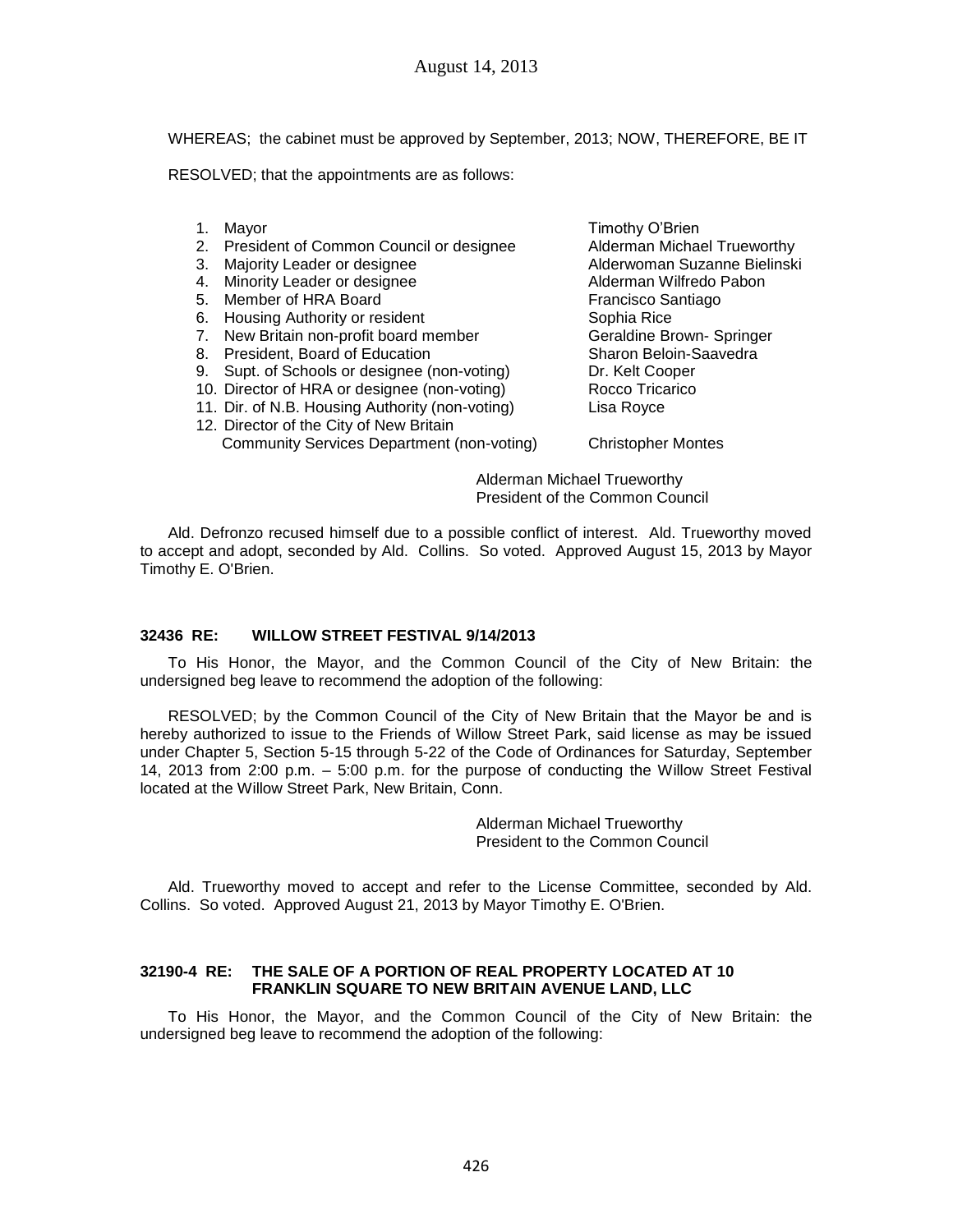Resolution Summary:

WHEREAS, The City of New Britain is acquiring a portion of real property located at 10 Franklin Square in accordance with Sec. 143 of Public Act 12-2, State of Connecticut; and

WHEREAS, New Britain Avenue Land, LLC is seeking to purchase said real property from the City of New Britain for the development of a five story mixed-use building for office space and commercial use; and

WHEREAS, New Britain Avenue Land, LLC has developed and presented project plans to the Common Council sub-committee; and

WHEREAS, The City of New Britain is looking for new opportunities to expand economic development in the downtown geographical area; and

WHEREAS, The State of Connecticut has agreed to convey to the City of New Britain 10 Franklin Square consisting of .89 acres for the sum of Sixty Thousand Dollars plus an administrative fee of One Thousand Dollars; and

WHEREAS, Public Act 12-2 Sec. 143 further provides that the City of New Britain is required to use said property for economic development purposes not later than two years after the date of conveyance; and

WHEREAS, New Britain Avenue Land, LLC has offered to purchase from the City of New Britain .89 acres on the Franklin Square site once it is acquired by the City of New Britain; now, therefore, be it

RESOLVED, That Timothy O'Brien, Mayor, be and is hereby authorized to execute on behalf of the City of New Britain, a Purchase and Sale Agreement with New Britain Avenue Land, LLC for the purchase of approximately .89 acres located at 10 Franklin Square, subject to an economic development reverter from the City of New Britain and to execute any and all documents necessary for the conveyance of said real property in accordance with the terms of said Agreement at the sale price of not less than one Hundred Thousand Dollars, (\$100,000.00).

#### Alderman Michael Trueworthy

Ald. Trueworthy moved to accept and refer to the Committee on Planning, Zoning and Housing, seconded by Ald. Collins. So voted. Approved August 15, 2013 by Mayor Timothy E. O'Brien.

### **32437 RE: ECONOMIC DEVELOPMENT BUDGET TRANSFER**

To His Honor, the Mayor, and the Common Council of the City of New Britain: the undersigned beg leave to recommend the adoption of the following:

Whereas, the City of New Britain has maintained a positive and effective collaborative mission with the Greater New Britain Chamber of Commerce, which represents local business and assists with economic development in the City of New Britain, and

Whereas, the Greater New Britain Chamber of Commerce has partnered with other agencies including Capital Workforce Partners in order to support an effective workforce development system that strategically connects economic development and training resources for the purposes of building and maintaining a strong and vibrant workforce in the North Central Region of Connecticut, and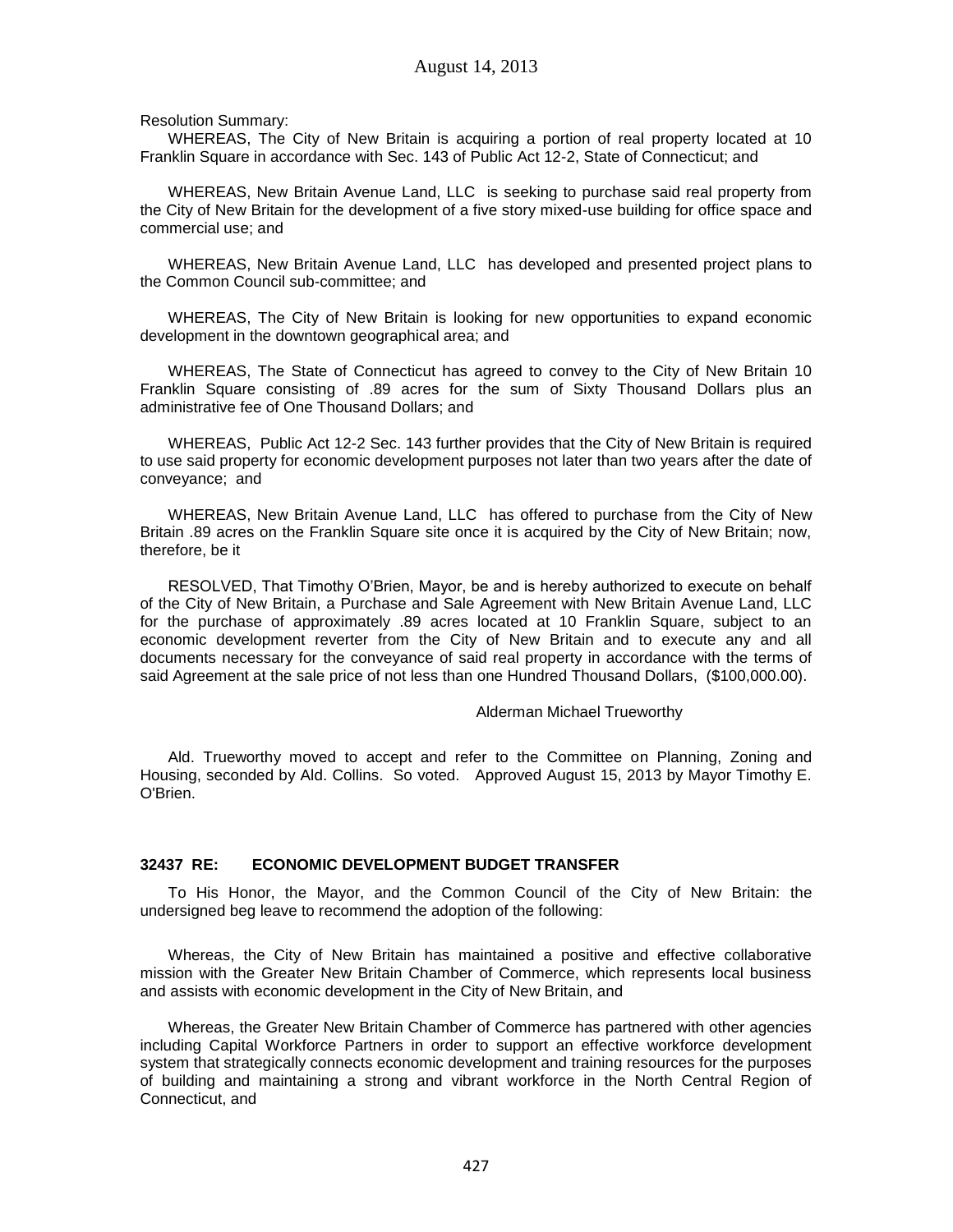Whereas, the City of New Britain would like to continue its relationship with the Chamber of Commerce in order to combat the City's unemployment rate while helping to attract more employers to New Britain, and

Whereas, the Greater New Britain Chamber of Commerce recognizes the challenges of economic and financial resources, and

Whereas, both parties agree to a reduction in administrative oversight and rental costs in exchange for a \$12,000 transfer to the full time salaries, and

Therefore, be it resolved, that a budget transfer occur within the FY 2013-2014 General Fund budget for the purpose as follows:

| Decrease Expenditure:                                                     | Account #      | Original                  | (Decrease) /           | Amended                   |
|---------------------------------------------------------------------------|----------------|---------------------------|------------------------|---------------------------|
| Economic Development<br>Administrative Overhead                           | 001105002-5876 | <b>Budget</b><br>\$23,000 | Increase<br>(\$12,000) | <b>Budget</b><br>\$11,000 |
| Increase Expenditure<br>Economic Development<br><b>Full time Salaries</b> | 001105002-5121 | \$282,587                 | \$12,000               | \$294,587                 |

Alderman Michael Trueworthy

Ald. Trueworthy moved to accept and adopt, seconded by Ald. Hermanowski. So voted. Approved August 15, 2013 by Mayor Timothy E. O'Brien.

### **32438 RE: SALE OF LAND LOCATED IN BRISTOL, TO THE CITY OF BRISTOL WATER DEPT.**

To His Honor, the Mayor, and the Common Council of the City of New Britain: the undersigned beg leave to recommend the adoption of the following:

WHEREAS, a certain parcel of land, 5.68 acres, located in the City of Bristol at the intersection of Mix and Maltby Streets, known as Lot 145-2, has been verified to be Class I Water Company Land by the Connecticut Department of Public Health, Water Supplies Section ; and

WHEREAS the riparian water rights to Lot 145-2 shall be retained by City of New Britain Board of Water Commissioners with the approval of the Connecticut Department of Public Health, Water Supplies Section ; and

WHEREAS, the Connecticut Department of Public Health, Water Supplies Section has informed us that section 25-32(d) of the Connecticut General Statutes allow New Britain to sell this Class 1 water company land to the Bristol Water Department; and

WHEREAS, the City of New Britain Board of Water Commissioners voted at its Regular Meeting of March 12, 2013 to sell the parcel to the City of Bristol Water Department, and to forward the sale to the Mayor and the Common Council with a favorable recommendation for their approval.; and

WHEREAS, the Mayor has approved the sale of Lot 145-2 and recommends it to the Common Council of the City of New Britain in accordance with Section 15-4(x) of the Charter of the City of New Britain; therefore, be it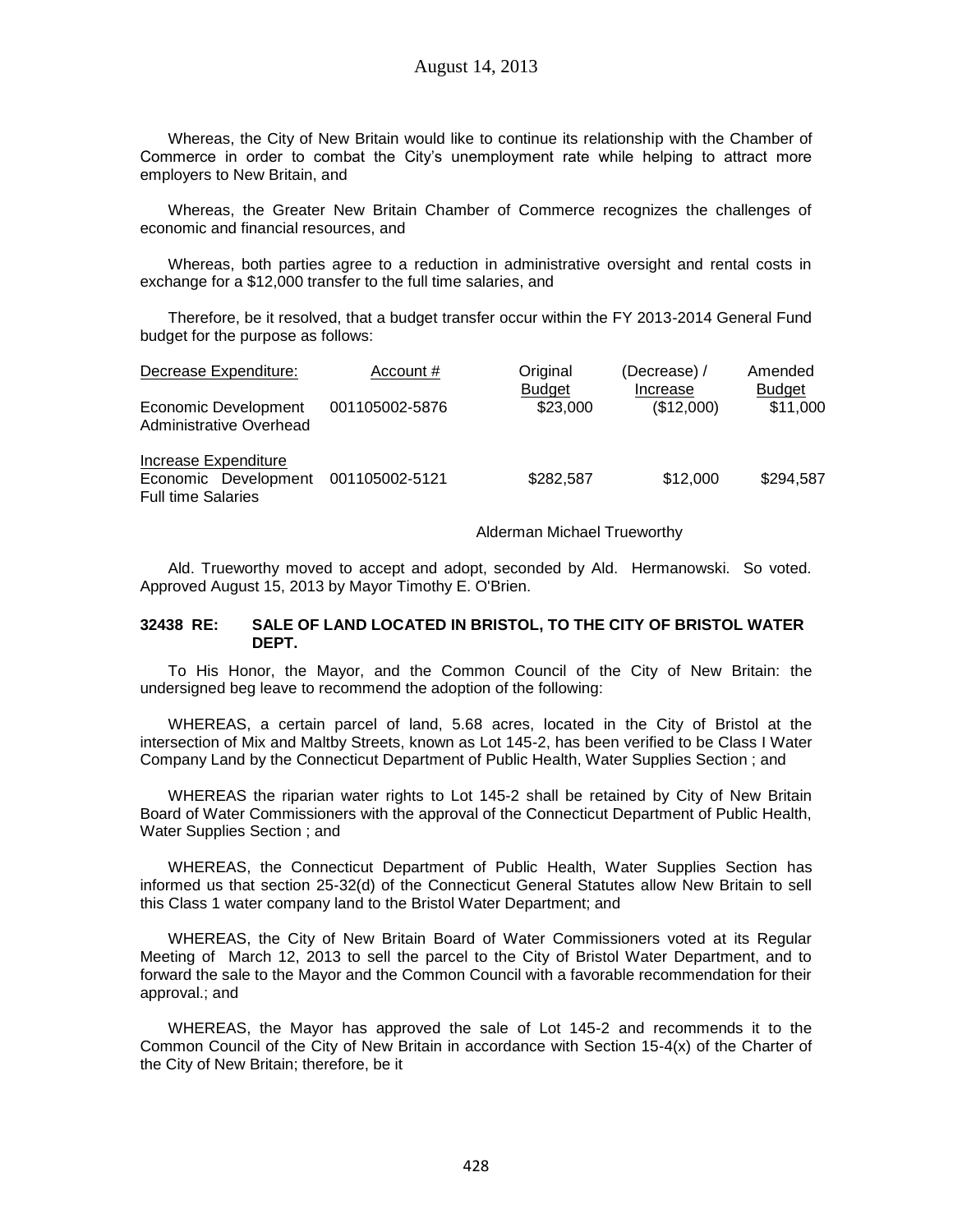RESOLVED, that the Common Council of the City of New Britain hereby approves sale of Lot 145-2 by the City of New Britain Board of Water Commissioners to the City of Bristol Water Department, for a total purchase price of fifty thousand dollars (\$50,000.00) and the Mayor and the Chairman of the City of New Britain Board of Water Commissioners are hereby authorized to execute any and all documents necessary for the conveyance of said property.

> Alderman Lawrence Hermanowski Common Council Liaison Water Dept

Ald. Hermanowski moved to accept and refer to the Committee on Planning, Zoning and Housing, seconded by Ald. Trueworthy. So voted. Approved August 21, 2013 by Mayor Timothy E. O'Brien.

There being no further business to come before the Council, Ald. Trueworthy moved to adjourn, seconded by Ald. Bielinski. So voted. Meeting adjourned at 9:15 p.m.

ATTEST: Peter J. Denuzze, City Clerk.